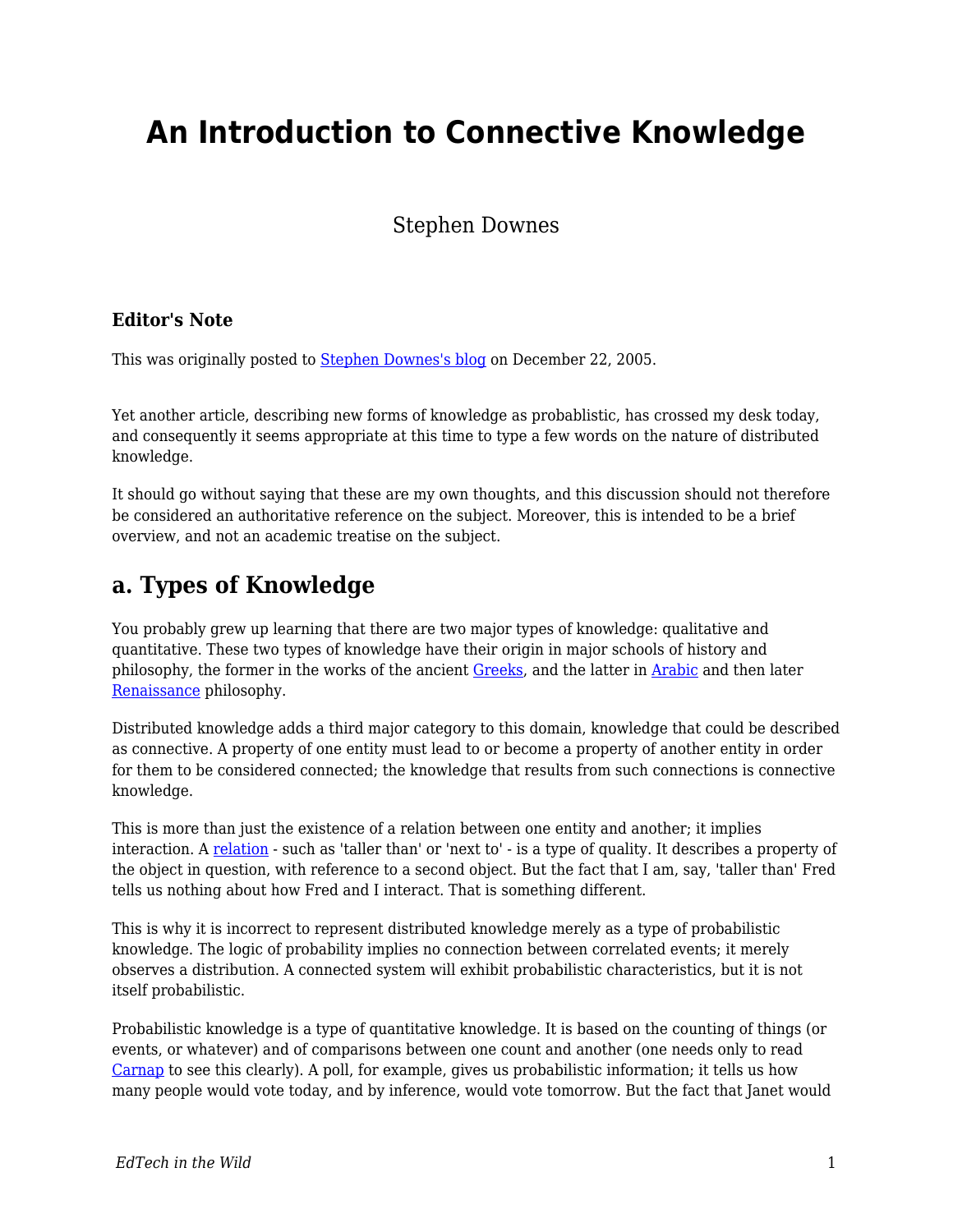vote one way, and I would vote one way, tells us nothing about how Janet and I interact.

Connective knowledge requires an interaction. More to the point, connective knowledge is knowledge *of* the connection. If Janet votes a certain way because I told her to, an interaction has taken place and a connection has been established. The knowledge thus observed consists not in how Janet and I will vote, nor in how many of us will vote, but rather, in the observation that there is this type of connection between myself and Janet.

#### **b. Interpretation**

What we 'know' about the world is irreducibly interpretive. That is to say, we do not through our senses and cognition obtain any sort of *direct* knowledge about the world, but rather, interpret the sensations we receive. This is true not only of connective knowledge, but of all three types of knowledge.

Consider qualities, for example. We take it as basic or atomic (see people like Aver for example) that a statement like 'this apple is red' represents a pure and unadjusted fact. However, looking at this more closely tells us how much we have added to our original sensation in order to arrive at this fact:

First of all, the apple itself has no inherent colour. [Colour](http://www.amonline.net.au/colour/) is a property (specifically, the wavelength) of light reflecting off the apple. In different coloured light, the apple will appear to us differently - it appears white in red light, for example, or grey in diminished light. Yet we say the apple is 'red' standardizing our colour descriptions to adapt to the natural light that surrounds us day to day.

Second, our perception of the apple as 'red' depends on our organizing light patterns in a certain way. When I was a child, the [spectrum](http://en.wikipedia.org/wiki/Optical_spectrum) had six colours - red, orange, yellow, green, blue and purple. As an adult, I find that a seventh - indigo - has been added. It's not that a new colour came into existence when I was twenty, it's that our nomenclature changed. In a similar way, we can divide the colours of the spectrum in numerous ways: 'red', for example, can include shades as varied as 'crimson' and 'cherry'. Or '#ff0000'.

And third, when we say that 'the apple is red' we are drawing on our prior linguistic ability to use the words 'apple' and 'red' correctly and apply them to appropriate circumstances. Indeed, our prior knowledge often shapes our perceptions themselves: were you shown an apple in diminished light, so that all you could see was grey, and asked what colour it was, you would still respond 'red' because of your prior expectations about apples and redness.

Less intuitively so, but equally clearly, interpretation applies to quantitative knowledge as well. It is easy to say that a sentence like 'there are twenty schoolchildren in the yard' is a basic fact, but this all depends on how you classify schoolchildren. Suppose, unknown to us all, one of the children had just been expelled; is our statement now false? Not obviously so. Perhaps one of them is over sixteen is this person still a child (and hence, a schoolchild)? It depends on your point of view.

Quantification is essentially the enumeration of members of a category or set. Consequently, it depends crucially on how that set is defined. But membership in a set, in turn, is (typically) based on the properties or qualities of the entities in question. So such membership is based on interpretation, and hence, so is counting.

One might be tempted to say that even though applied instances of counting are based on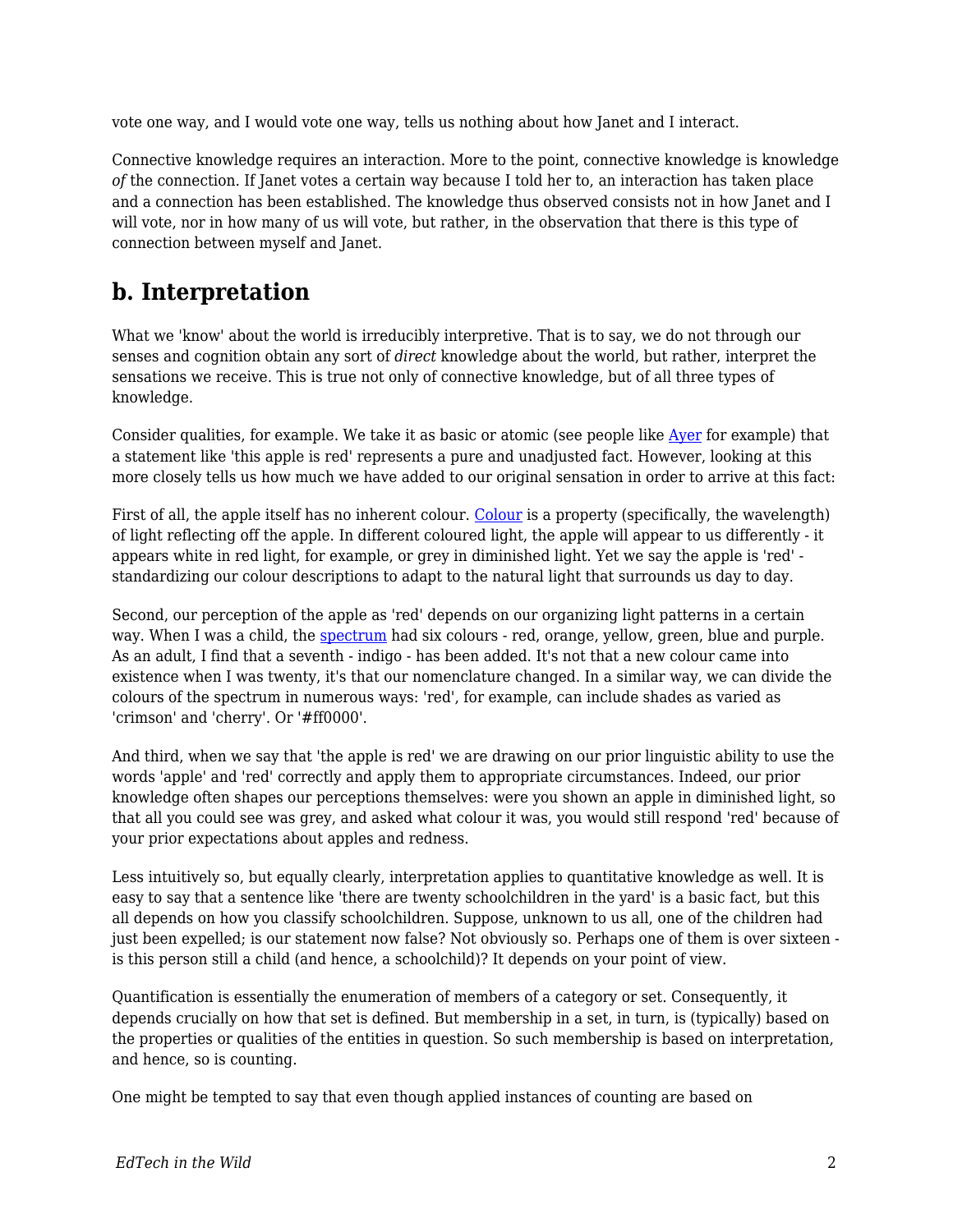interpretation, mathematics itself is not. But in my view, this too would be mistaken. For one thing, as people such as [Mill](http://www.amazon.com/gp/product/1410202526/qid=1135300332/sr=2-1/ref=pd_bbs_b_2_1/104-2666027-6354322?s=books&v=glance&n=283155) and [Kitcher](http://www.amazon.com/gp/product/0195035410/qid=1135300366/sr=2-1/ref=pd_bbs_b_2_1/104-2666027-6354322?s=books&v=glance&n=283155) argue, the rules of mathematics depend on empirical verification for their importance: we say that one plus one is two, not out of some innate sense of goodness, but because when we put one sheep together with another, we observe that there are two. Nothing but our observations prevents us from saying that one plus one is three, and in some contexts such a statement makes perfect sense.

#### **c. Emergence**

[Emergence](http://en.wikipedia.org/wiki/Emergence) is a hard concept, but at this point I can gloss it with a simple characterization: emergence is interpretation applied to connections.

There are two (equally valid) ways of thinking about this:

First, we may perceive an actual set of connections linking a group of entities as a distinct whole. For example, when one domino topples another, and so on, in turn, and we observe this from a distance, we may observe what appears to be a wave moving through the dominos. The wave that we observe can be said to be an 'emergent phenomenon' - it is not a property of the dominos themselves, or even of the falling of the dominos, but of the connectedness of the falling - because one domino causes the next to fall, we see a wave.

Second, we may perceive something as a distinct whole and interpret this as a set of connections. For example, when we look at the image of Richard Nixon on the television, we do not perceive the individual pixels, but rather, the image of a person. But our inference goes beyond merely the observation of the person; if asked, we would say that the appearances of the pixels are connected to each other, through the mechanism of having a common origin (Richard Nixon himself) and the mechanism of video broadcasting.

Emergence is fundamentally the result of interpretation. As mystics (and Spinoza) are fond of arguing, everything is connected. At a certain point, as the old saying goes, when a [butterfly](http://www.crystalinks.com/chaos.html) flaps its wings in China, the result is a thunderstorm in Halifax. But broadcasters in Halifax do not watch butterflies in China in order to predict the weather, because this connection will be of no use to them. Typically, they will look at more intermediate events, themselevs emergent properties, such as waves of air moving through the atmosphere (known locally as 'cold fronts').

In the same way, the observation of sets of connections between entities depends a great deal on what we already believe. That is why we see swans in clouds or [faces on Mars](http://science.nasa.gov/headlines/y2001/ast24may_1.htm) when, manifestly, there are none. We have brought our prior knowledge of connected entities to bear on our interpretations of these phenomena. As [Hume](http://www.amazon.com/gp/product/0198752482/qid=1135300636/sr=2-1/ref=pd_bbs_b_2_1/104-2666027-6354322?s=books&v=glance&n=283155) would say, our 'perception' of a causal relationship between two events is more a matter of 'custom and habit' than it is of observation.

## **d. Physicality**

We generally think of knowledge as being about facts, and about facts in turn as being grounded in an independent reality, a physical reality. Consequently, it is natural for us to say, for example, that when we see that something is red, that there is a physical basis for that statement, that even if we bring some interpretation to bear, there is some physical fact of the matter than makes the apple red, and not blue.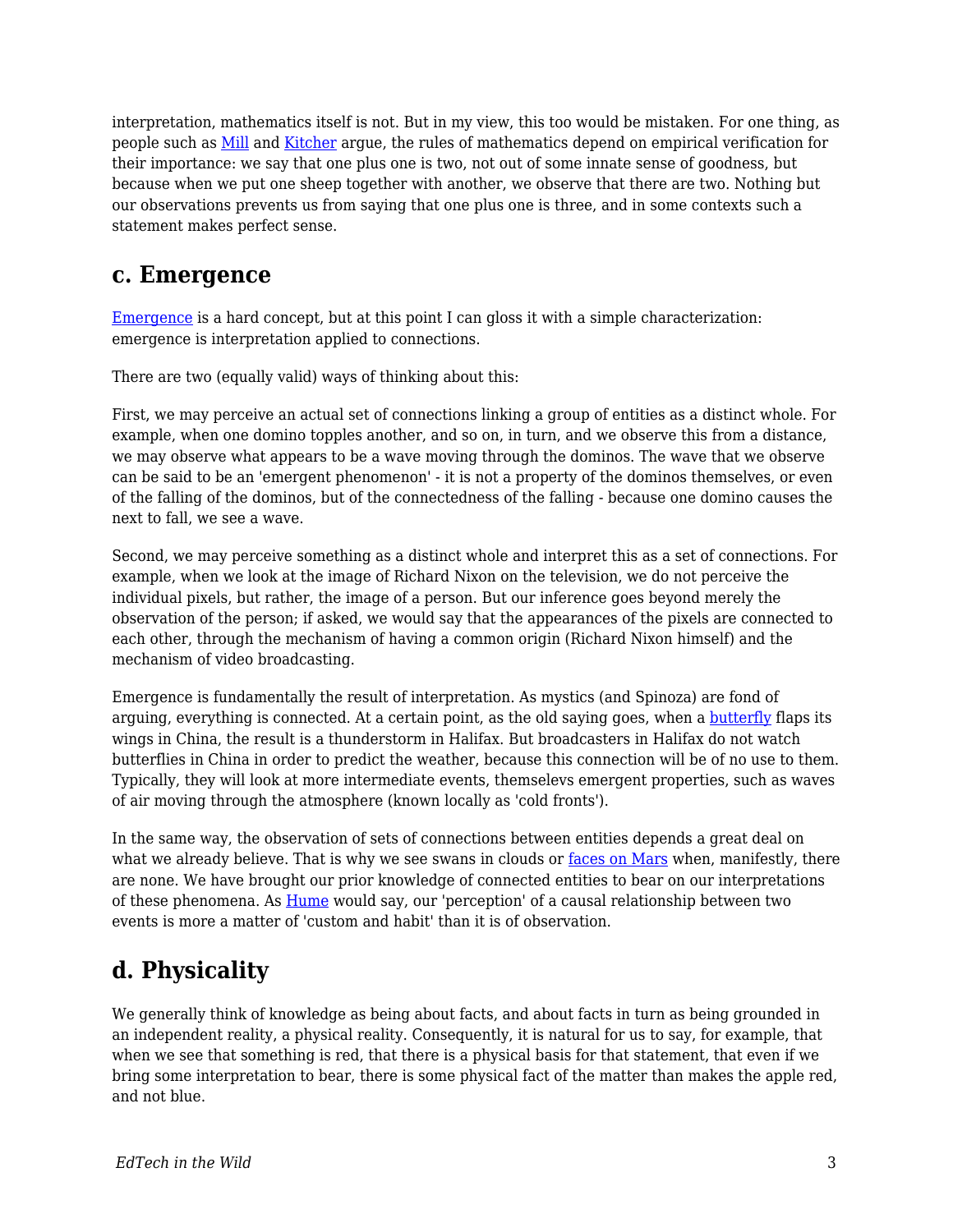Certainly, were we not to think of things this way, we would be hard pressed to say anything about anything. Physicality provides us with a substrate on which to hang our interpretations, as [Kant](http://www.amazon.com/gp/product/0521657296/qid=1135300692/sr=2-1/ref=pd_bbs_b_2_1/104-2666027-6354322?s=books&v=glance&n=283155) would say, a necessary condition for the possibility of perception. Physicality moreover offers us a means of sorting between what might be called 'correct' interpretations and 'misperceptions', between reality and a mirage.

All this may be the case, but nonetheless, there is nothing in our interpretations that is *inherently* based in physical reality, and hence, nothing that precludes our discussion of them without reference to this foundation. Indeed, this has been enormously useful in other domains. Despite the empirical basis of mathematics, it is much more productive and useful to refer to quantity without reference to the physical entities being counted, to (in other words) think of quantity in the abstract. The same is true of quality. Thinking of quality in the abstract leads to Aristotle's [syllogisms](http://www.philosophypages.com/lg/e08a.htm) and the basis of categorical reasoning.

Moreover, non-physical entities may have (or be attributed) properties that are themselves (on this theory) based in physical properties. In our ideas and dreams, we think of vivid colours and large numbers. And the ideas are transferable. Consider the concept of '[purple prose](http://www.debstover.com/purple.html)' - an expression which is in all cases either meaningless or false, yet of significant utility and meaning.

What is to be learned from this? That the entities in the various categories of knowledge - be they properties or numbers - are themselves *not real*. When we talk about 'redness', we are not talking about something that has an independent, concrete existence in the world, but rather, in something that exists (insofar as it exists at all) only in our own minds. When we talk about the number 'four', we are not describing some [Platonic entity](http://www.soci.niu.edu/~phildept/Dye/forms.html), but rather, nothing more than our own thoughts or sensations.

That does not make them less 'real'. Our perception of the colour 'red' is as real as any phenomenon in the world. It is merely to distinguish between the perception, which results from a complex of factors, from the physical entity, which ostensively caused it.

In a similar manner, our interpretations of connections is distinct from the actual set of interactions that may exist in the world. Consider, for example, [conspiracy](http://en.wikipedia.org/wiki/Conspiracy_theory) theories - the postulation of a complex and inter-related set of people and events leading to the conclusion that someone is out to get you. Such theories, notoriously, have no basis in the physical world. But they may nonetheless be contemplated, and discussed, and passed along, as though they were real. And the experience of a conspiracy theory may be, to the perceiver, every bit as real to the person having the experience.

There is a tendency on the part of readers, whether of [talking about crickets, or of](http://www.amazon.com/gp/product/0393041425/qid=1135301061/sr=2-1/ref=pd_bbs_b_2_1/104-2666027-6354322?s=books&v=glance&n=283155) [Shirky](http://www.shirky.com/writings/powerlaw_weblog.html) talking about power laws, to represent connections as something 'natural' and 'real' that is simply 'out there' - as though what is said about networks of connections represents some immutable law of nature. Quite the converse is the case; our understanding of the existence of connections, and the nature of the networks they form, is something we bring to the table, an interpretation of what we think is salient.

#### **e. Salience and Inference**

Our knowledge consists of interpretations of perceptions, which are in themsleves distinct from any physical reality that may have caused them. In this sense, one might say that these interpretations are 'constructed' - that is, they are the result of some mental or cognitive process, rather than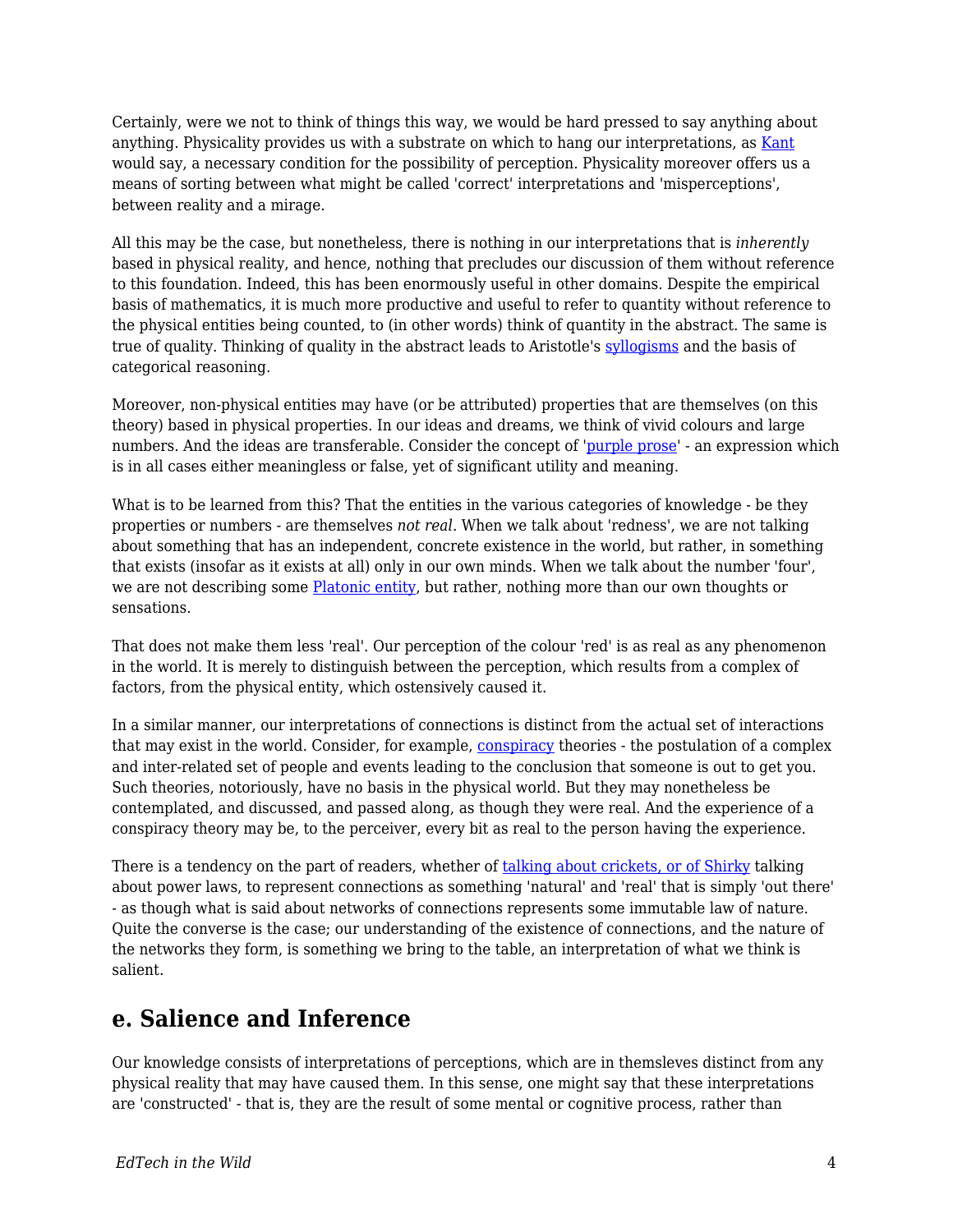something that comes delivered to us already assembled.

Inference is, broadly speaking, the manipulation of these bits of knowledge, in the abstract, to produce new bits of knowledge. In our mind, for example, we can postulate that if a red light is added to a yellow light, the result will be an organce light. Or that two sheep added to two sheep will result in four sheep. Often, subsequent perceptions will confirm such predictions, thus leading us to rely more greatly on the manipulations that resulted in them (and less greatly on manipulations that did not result in them, though the human mind is notoriously fickle in this regard).

All such inferences, however, are the result of a complex process of selecting what might be called the most 'salient' data. The counting of sheep, for example, is of utility only to people who own sheep (or are reading philosophy papers). Normally, during the course of our everyday lives, we have little need to count sheep, and so for the most part we ignore the actual number of sheep present to us at any given time. In a similar manner, when we perceive an orange light, we do not typically view it as a confirmation of the idea that red and yellow make orange. Unless we are visual artists we see it merely as an instance of 'orange'.

Our inferences, therefore, are based on salience, where salience may be thought of as the importance, relevance or vivacity of some property or perception. We 'pick out' those perceptions that will be of use to us, and disregard the rest. This is not often even a conscious process; it is based in part on innate reactions (such as jumping when we hear a loud sound) and largely on prior expectations. Our past knowledge has led us to recognize that something that looks and sounds like a tiger is something we should pay attention to, and so our inference engine kicks into high gear.

In the same way, some connections are more salient than others. Think about your sense of place or location. It is centered on the city or town in which you are located, the streets spreading out from you in a pattern unique to your position. Change your location, and your map of the world changes with it; WalMart, which was once 'two blocks away', is now 'one block away'. Or consider your circle of friends: again, you are at the centre, with your closest associates at near proximity, with acquaintances more distance. Your friend, however, will count a different set of people as being most proximate, and others, including some you hold more close, as more distant.

Things become even more complex when considering the mind. We know that the mind is a massively connected set of neurons, but where is the point of view from which we regard these connections? While we can consider the bird's eye view in the abstract, and speak dispassionately about the [hippocampus](http://www.psycheducation.org/emotion/hippocampus.htm) or the [corpus callosum](http://www.indiana.edu/~pietsch/callosum.html), we cannot adopt such a frame of reference with respect to our own thinking. And yet, it seems manifest that there *is* a point of view with which we regard our own mind; it is the essence of conscious thought, that we are aware of our mental processes at the same time we are having them.

Again, it is that which is most salient that comes to the fore here. You may have mental representations of hundreds or even thousands of people but, if you are enamoured, be thinking only about one. Your body consists of millions of nerve ends, but if you have a toothache, your attention is focused only on those few related to the tooth. In a similar manner, it is only your most active and your most consistent thoughts that intrude on your consciousness, and it is through the lens of those thoughts that you interpret phenomena (and through phenomena that you have those thoughts).

Inference is the observation of salient similarities among thoughts and perceptions. It is the recognition of common properties - qualities, quantities and connections - among varied perceptions,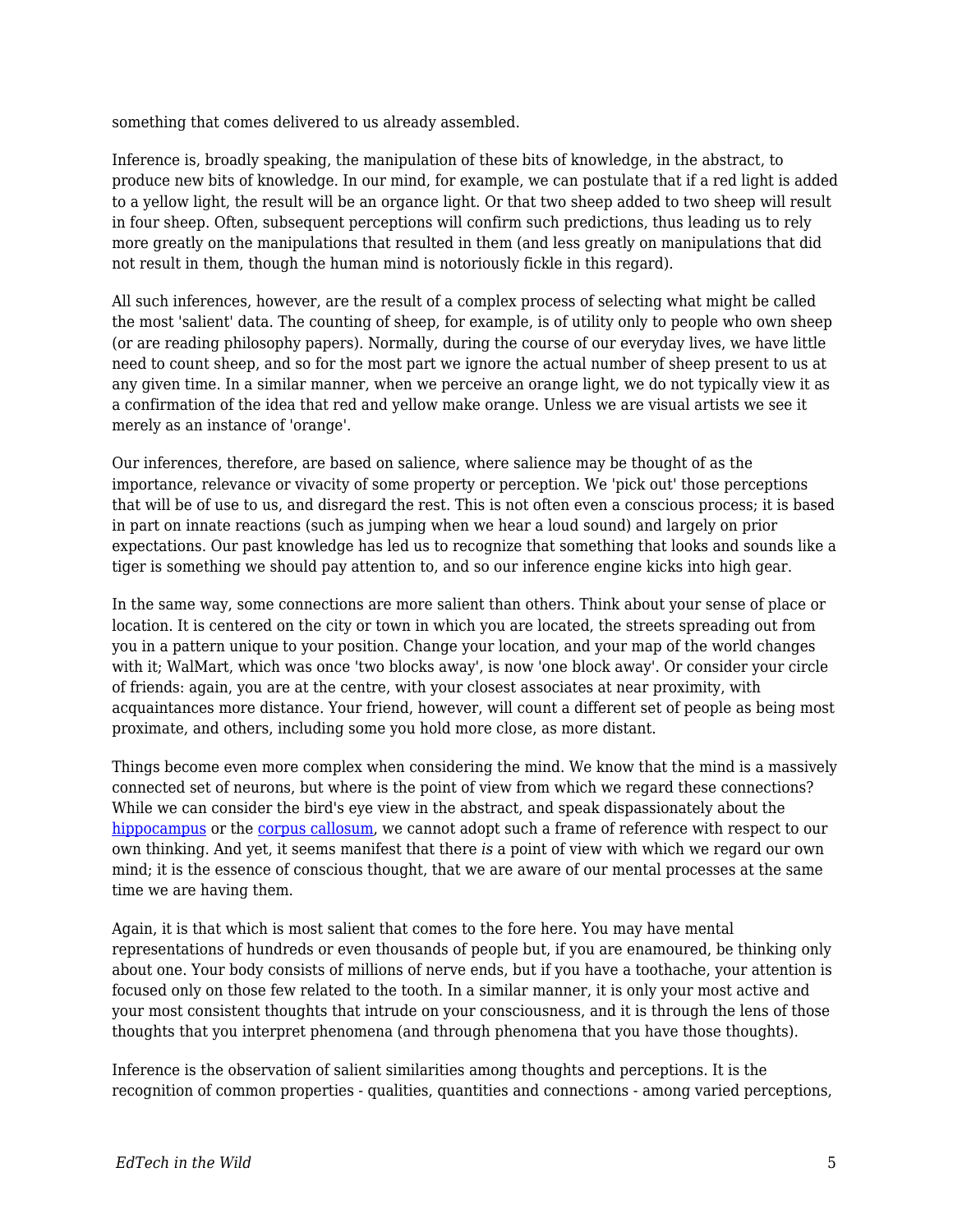and the consequent drawing of connections between those entities, and between other properties of those entitites. Seeing that two sheep and two sheep make four sheep, you are led (via the salience of quantity, and the newly found salience of cows) to contemplate the idea that two cows and two cows might make four cows.

### **f. Associationism**

This process of inference has a history in philosophy under the heading of 'associationism', a type of reasoning associated with (until the advent of logical positivism) empirical philosophy and people such as Hume and Mill.

The central idea of associationism is this: two things that are relavantly similar become connected in the mind. This connection or association in turn allows knowledge about one to be inferred of the other. Thus, if we experience one tiger-like creature, and it tried to eat us, then if we see a relevantly similar tiger-like creature, we are led (as hume would say, naturally and senselessly) to believe that it will try to eat us as well. Eventually, a complex of beliefs about tiger-like creatures is formed, and some indeed become strong enough to allow us to contemplate a new (and dangerous) category of entity, given the name 'tiger'.

Various types of associationism exist, from association of impressions postulated by Hume to the similarity of phenomena described by Tversky. Two major types of associationism are relevant to us here:

The first is simple associationism, sometimes known as 'Hebbian associationism', which is postulated to be (and probably is) foundational in the forming of neural connections in the mind (its applicability to the world outside the mind is much less evident). The principle, specifically, is that if two neurons fire at the same time, a connection will tend to be formed between them. This is, of course, an 'all else being equal' hypothesis: the neurons have to be the sort of neurons than can form connections, there needs to be some sort of proximity between them, and they need to be (computationally and physically) compatible with each other. A lot like a love story.

The second may be classified under the (inaccurate) heading of Boltzmann associationism. Derived from the idea of the [Boltzman machine,](http://www.cs.hmc.edu/claremont/keller/152-slides/590.html) this sort of associationism is an expression of (something like) thermodynamic forces. Think of it as the network attempting to settle into a 'balanced' or 'harmonious' state. The idea behind Boltzman associationism is that a certain amount of energy applied to a system will create a certain amount of kinetics - in other words, your brain goes on thinking even though its not receiving input. In the absence of external influences to cause Hebbian connections, the brain settles into a (thermodynamically) stable configuration.

Whether such modes of associationism, or any other method of connection-forming, is at work within any particular system, is a question for empirical observation. Probably, in any given system, it will be a combination. And as before, in addition to specific connection-building mechansisms, there will be a requirement for enabling factors, such as proximity.

We understand similarity well enough with respect to quality and quantity. Things can be more or less alike - large, round and orange, say. And we can see how though this similarity how an association can be formed - our perception of (what we interpret to be) orange phenomena leads us to draw an association between them. Quantities, as well, are associated: we have never experienced a rainfall of six inches of milk, but we can easily imagine what it would be like, based on our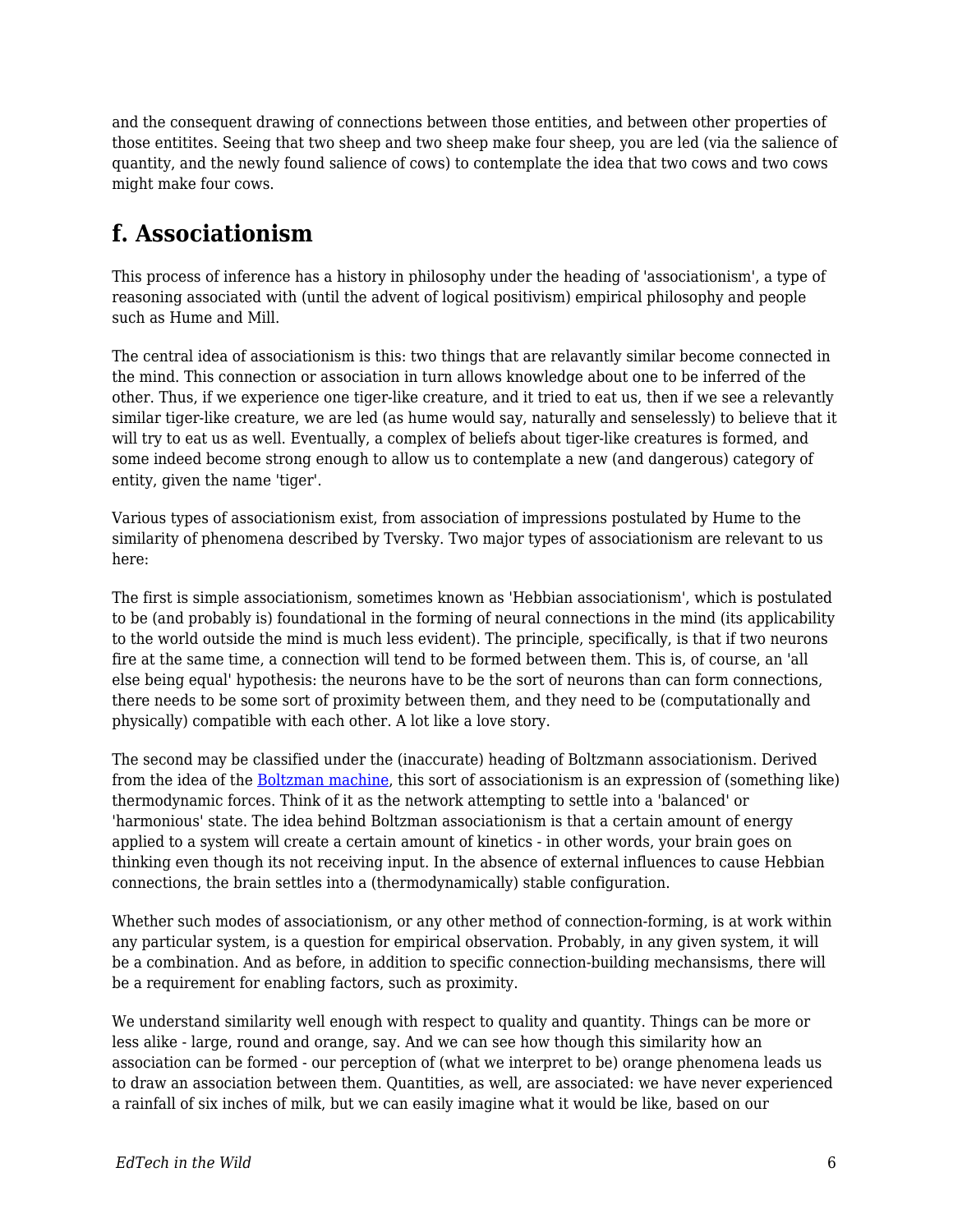experiences with six inches of water.

In the case of connections, the concept of similarity is less intuitive, but breaks into two major categories:

First, we can say that two entities are connectively similar if they share connections with the same set of entities. For example, Michael and I may be connectively similar, even if we have never met, if we share the same group of friends. Of course, such a similarity makes it more likely that a connection would form between us: but it is important to note the directionality here. The similarity preceeds the connection.

Second, we can say that two entities are connectively similar if they share similar sets of connections. For example, Paul and Michelle may be political activists, but working for different political parties. In such a case, they will share the same *types* of connections, but with different sets of friends. Such sets of connections are (more of less) *isomoprphic*. It is worth noting that this isomorphism will tend to lead to a connection between the two groups (political paries tend to interact with other political parties, but much less so with hockey teams) which in turn again leads to connections between the members.

### **g. Distribution**

At this point we reach a central concept of distributed knowledge, that of distribution itself.

In the previous section we looked, a bit glibly, at the possibility of political parties interacting with each other. And this is a concept we can intuitively grasp; we see it every day in political debates, in the legislature, and as represented in political polls and newspaper articles.

But a political party is not (per se) a self-contained entity: it is an assemblage of individual people where these people are connected through some sort of common process (usually but not always involving a commonality of belief and participation in a membership process, such as signing a membership card and paying five dollars, along with an organized and often guided set of interactions between the members, such as are evidenced through a primary process or political convention).

The political party is a distributed entity. What is important to note is that it is *more* than merely a collection of associated or even similar people. A group of people, even if they all hold the same beliefs, and even if they all know each other, does not constitute a political party. Nor is it a question of quantity: a group of five people may constitute a (very unpopular) political party, while a very large group may not have any political existence at all. What makes a political party (and similar entities, such as corporations, hockey teams and university faculties) is the set of *connections* between its members, the existence of which is often manifest and recognized with special documents and legal standing.

It's a nebulous concept. The political party does not exist, is not contained, in any of its members, nor is it a mere aggregation of the properties or number of its members, but it would not exist without its members. The existence of the political party is *distributed* - there is no single place it could be said to be, but many places in which its existence could be said to be manifest. Each member forms a part of the political party, but they are not a miniature version of the party as a whole. The properties of the party are separate and distinct from those of the members.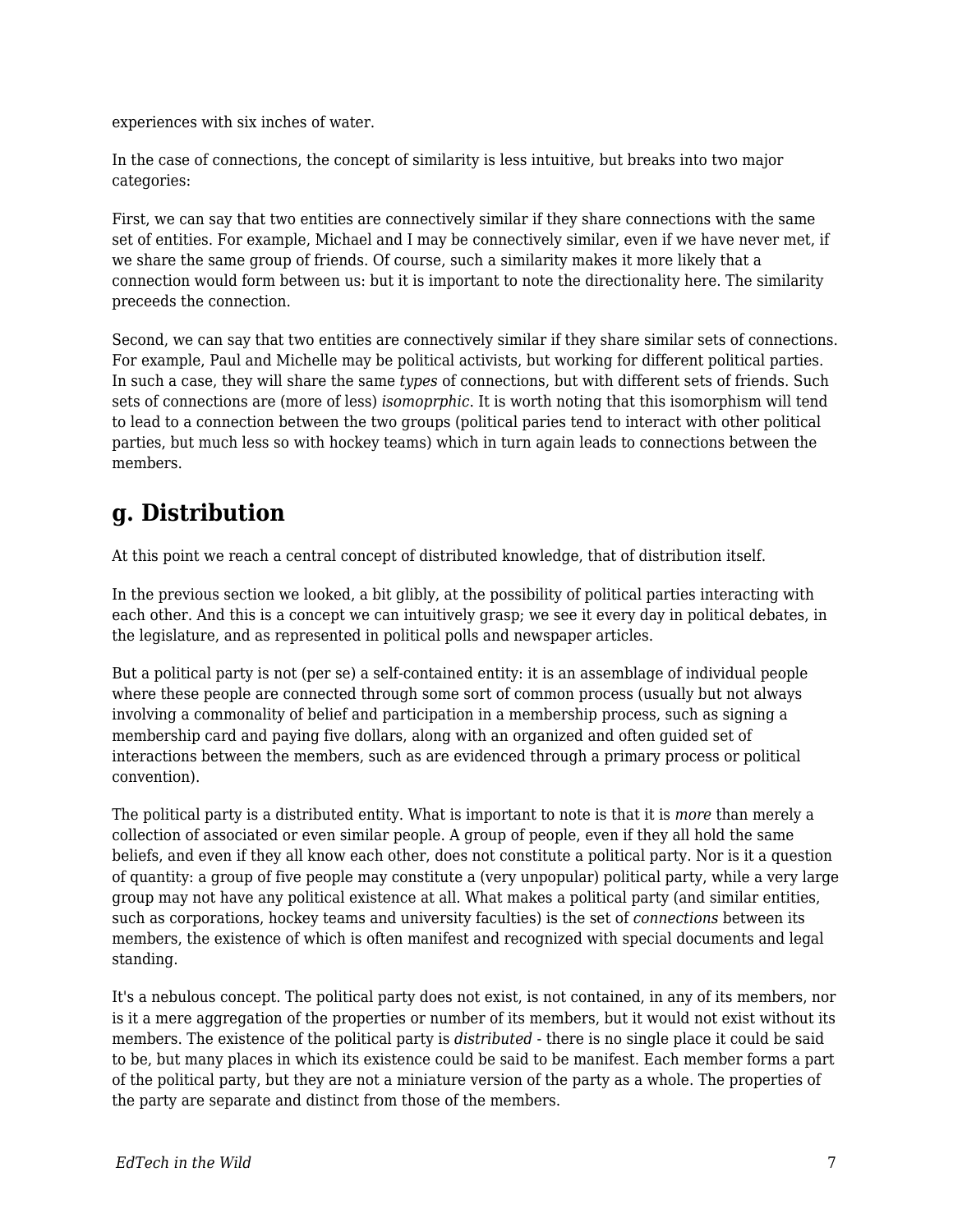We have here once again reached the concept of emergence, but from a different direction. Any property the political party may have is an emergent property. Consequently, it is a property that exists (in our minds) solely by virtue of it having been recognized or interpreted as such (which is why we have a formal process of 'recognizing' political parties). And yet, while this property depends on the constituent members, it is not in turn a property of the members (Davidson calls this '[supervenience](http://www.artsci.wustl.edu/~philos/MindDict/supervenience.html)'). The emergent properties of a distributed entity exist solely as a consequence of the *organization* of its parts, and not its membership, and specifically, from the fact that these parts are connected in a certain recognizable way.

Strictly speaking, every entity in the world is a distributed entity (save, perhaps, indivisible subatomic particles - and (in my view) these may exist only by virtue of a reverse distribution, consisting entirely of entities that are *larger* than they are, much like a point in a [moire pattern](http://www.exploratorium.edu/snacks/moire_patterns.html) - but this is *very* speculative). Every entity is composed of additional entities, and the properties of the entity in question are not all mere reflections of the smaller entities, but rather, unique properties, that come into existence because of the organization of those entities. Thus the same collection of carbon atoms may result in very soft charcol or a very hard diamond.

When we speak of one of those properties, therefore - say, the hardness of a diamond - there is no *place* that we can point to where this property is located. There is no specific instance of the hardness of the diamond, save in our perception and interpretation that carbon atoms, when organized *this* way, are what we call 'hard'. The property of being hard, in addition to being distributed across the carbon atoms that constitute a diamond, in addition exists only as a result of our perception of it. Strictly speaking, were there no perceivers to recognize diamonds as being 'hard', there would be no 'hardness' for diamonds to have.

#### **h. Meaning**

Above, we discussed the possibility of considering properties separated from the physical entities that are instances of them. Thus, for example, we can think of 'red' without thinking of a 'red thing'. At the time, we said that it does not follow that there is any specific entity such as 'redness'. But now we have to ask, in what does 'redness' consist. Because there is a sense in which 'redness' is real: it is something we all understand, a concept that is useful in our daily lives. The sentence, "This photo needs more redness" is not something we would immediately dismiss as nonsense.

The concept of 'redness' is an example of distributed meaning. There is no particular place we could point to where the 'meaning' of 'redness' is located. Indeed, that we have a concept such as 'redness' in our minds is in itself only something that we could know through interpretation of the myriad patterns presented in our consciousness and our behaviour. No doubt we have numerous other similar concepts, however, because they are not salient - because they never play a role in higher order cognitive behaviour - we do not recognize them. We are, in a sense, blind to them, until through some process (such as a Rorschach test) they are searched for and observed.

In a sense, having the concept of 'redness' in our own mind is similar to having 'liberal' as a description of a political party. low-level subsymbolic concepts exist in our minds - collections of connected neurons that themselves do not have meaning we would recognize, but which in combination eventually form higher-order structures that do correspond with the meanings of words (or melodies, or icons, etc), such as 'redness'. Saying that we have the concept of 'redness' in our mind is to pick our a particularly salient set of collections of connected neurons.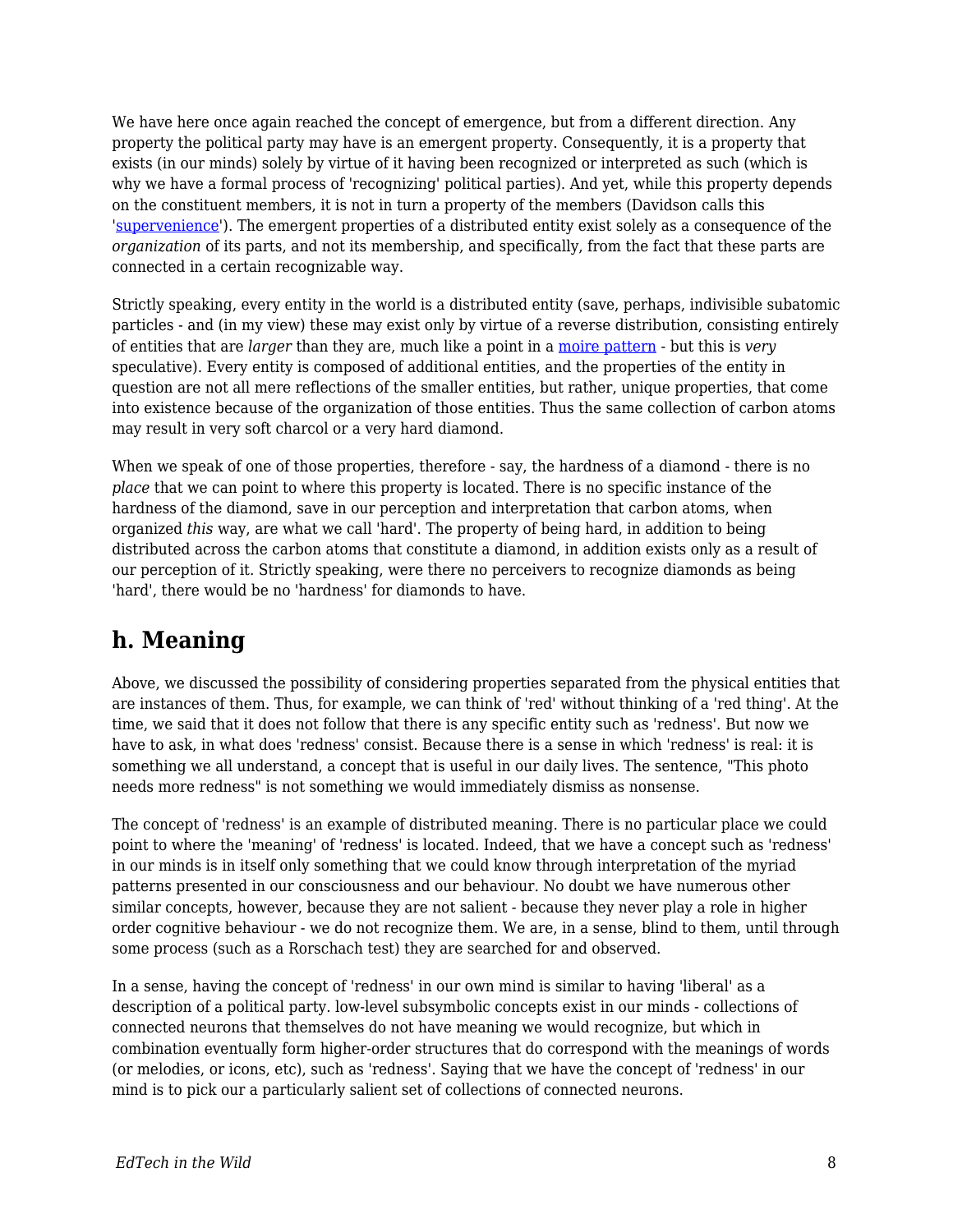We can understand intuitively how the meaning of a word is distributed in this way if we reflect on the meaning of a specific word. For example, consider the word 'Paris'. We would at first blush take this word to refer to - and be - something concrete and definite, a city in north-central France. But the use of the word 'Paris' conjures different associations for different people. For example, 'city', 'France' and 'Eiffel Tower'. And some people think of plaster, other people think of Hilton, other people think of the left bank, other people think of Kurt Vonnegut.

But more: when we say that the meaning of the word 'Paris' is distributed, what we mean in addition is that the meaning of the word is *constituted* in part out of the same elements that constitute the meanings of these other words. We might say (loosely) that the connection between subsymbolic entities A,B,and C constitute the meaning of 'Paris', while the connection between B,C and D gives us the meaning corresponding to 'plaster' (obviously this is a vast oversimplification). When the meanings of words are distributed, the basis of their meanings - the smaller subsymbolic entities that make up the meanings - are *intermingled*. In a certain sense, you *can't* understand what 'Paris' means unless you at the same time understand what a set of other words, and indeed, other concepts (such as 'naming') mean.

This may seem like a hard, even impossible, concept, but it is one that we work with and manage every day. One might ask, for example, "where is Edmonton?" The answer to that question does not exist as some sort of determinate, singular entity; it is mixed in with a variety of other concepts. "Edmonton is in Alberta," we might answer, which draws the concept of 'Alberta' into our understanding. "Edmonton is in the Palliser Triangle," a geographer might say, which in turn draws in another set of associations as part of the answer. Edmonton is at latitude 52 north, a cartographer might respond, involving in our underlogiststanding the nature and employment of Cartesian geometry. The answer to the question 'where is Edmonton' and the meaning of the word 'redness' are of a similar nature, entrenched in a complex and interwoven networks of other meanings.

#### **i. Shared Meaning**

From the writings of people like Wittgenstein we get the idea that meanings, in the truest sense, exist only when they are shared by a community of speakers. Wittgenstein even went so far as to say there could be no private language, that meaning is possible only if it is shared publicly.

This strikes many people as wrong because they think of meaning as reference or (following Kripke) following a necessary order of things in the world. The Tarski definition of truth - "'Snow is white' is true if and only if snow is white" strikes an intuitive chord with people, as it establishes an observable empirical basis in the meanings of words.

And indeed, it is our common experience of an independently existing physical world that also leads us to such intuitions. Never mind old folk tales like "The Eskimos have 22 words for 'snow," the fact remains that when an Inuit says 'snow' and when a Brazilian says 'snow' they mean the same physical entity, specifically, crystalline H2O.

And yet - an Inuit would say 'snow' in Inuktitut, and a Brazilian in Portugese, and the words in these two languages are different, and reflect different interpretations of reality. Languages are not isomorphic (Chomsky notwithstanding). The basis of English structure lies in the distinction between myself and the other, while in the French it is myself, my body, and the other. Neither is factually incorrect; snow is 'white' in each instance, and yet meaning diverges (or may diverge; as Quine says, we can't know for sure).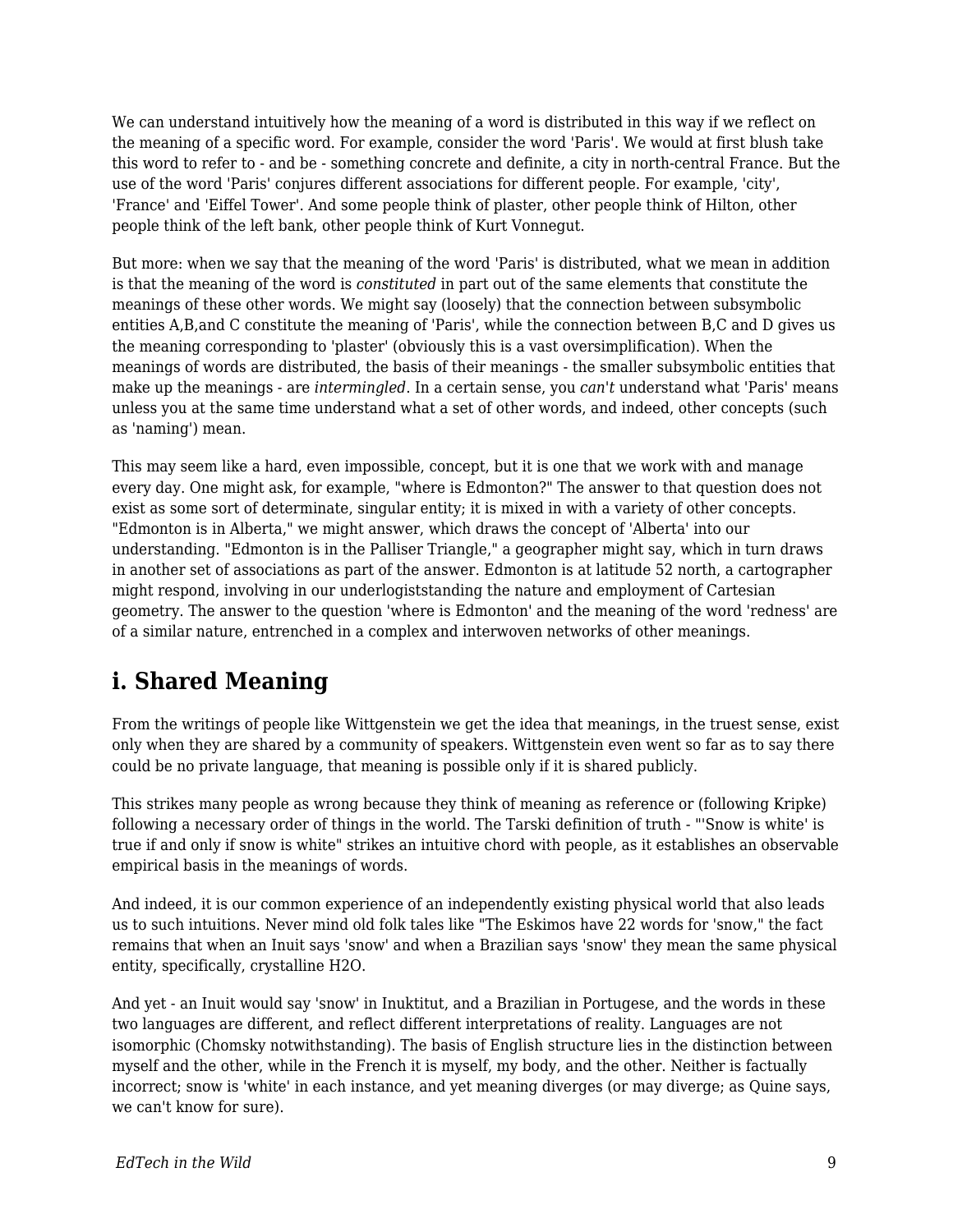Meaning, for Wittgenstein, is established in the *act* of communicating. From the perspective of the current discussion, we would say something like this: the shared meaning of the word 'Paris' is an emergent property of the set of specific interactions between people involving the use of the word 'Paris' or of words accociated with the word 'Paris'. Or as Wittgenstein said it, "Meaning is use."

It is important at this juncture to understand that this account of meaning does not contradict, nor even compete with, the account of meaning given above. Just as we can examine two different people to find different meanings of the word 'Paris', so also can we examine two distinct types of entity - a person and a society - in order to understand its meaning. Because there is no single and distinct entity which the meaning of the word 'Paris' must be. What connections are salient, what entities are salient, in our determination of the meaning of the word is a matter of context, a matter of interpretation.

When Wittgenstein says that there can be no private langauge he is, strictly speaking, wrong. I have numerous private words (which I won't share here, for otherwise they wouldn't be private, and I wouldn't have an example any more) and could in principle have a private langauge. Because having a language is not a case of *knowing* the language, as Wittegenstein (on some interpretations) argues. Having a language is being *organized* in a certain way. This organization is the 'black box' that gives us, as Ryle would say, "dispositions" to behave in certain ways, to (for example) utter the word 'Paris' when presented with a certain phenomena.

Indeed, to turn this around, 'knowing' anything is of a similar nature. To 'know' something is not to be possessed of a certain fact. There is no 'instance' of a piece of knowledge in our head. To 'know' is to be organized in a certain way, to have, if you will, a certain regularly occurring pattern of neural activity (and consequently, disposition to behave). Knowledge is, as Hume said, a 'habit of the mind'.

Indeed, if speaking a language, using a language, required 'knowing' a language (in the cognitive sense), then a child would not be able to speak a language, for a child employs linguistic constructions that he or she could not possibly identify or name (as a student of French, it is very frustrating to see a six year-old exercise more capacity in the langauge than I can). This is the sort of phenomenon that was perplexing to Chomsky: how could someone speak a language without the mental capacity to 'know' it? But this is not sufficient reason to suppose Chomsky's syntactic structures are innate; it makes as much (if not more) sense to believe that they are (subsymbolic) organizations of neural connections.

None of this, though, should be interpreted to mean that language is *merely* a mental phenomenon. We remarked above that the meaning of the word 'Paris' could be understood both from a personal and social point of view. But additionally, it should now be noted, that the personal and the social do not operate independently of each other. It is, after all, no coincidence that children grow up speaking the same langauge as their parents. The experience of linguistic elements as perceptions leads to the formation of linguistic elements as neural and mental structures, and the interaction of these back and forth lead to their being associated, and over time, more similar. Use of the language influences the speaker; use of the language influences the language.

# **j. Organization**

It may seem odd at this juncture to speak of a language as a social phenomenon, and a language as a mental phenomenon, in much the same terms, and indeed even, interchangable.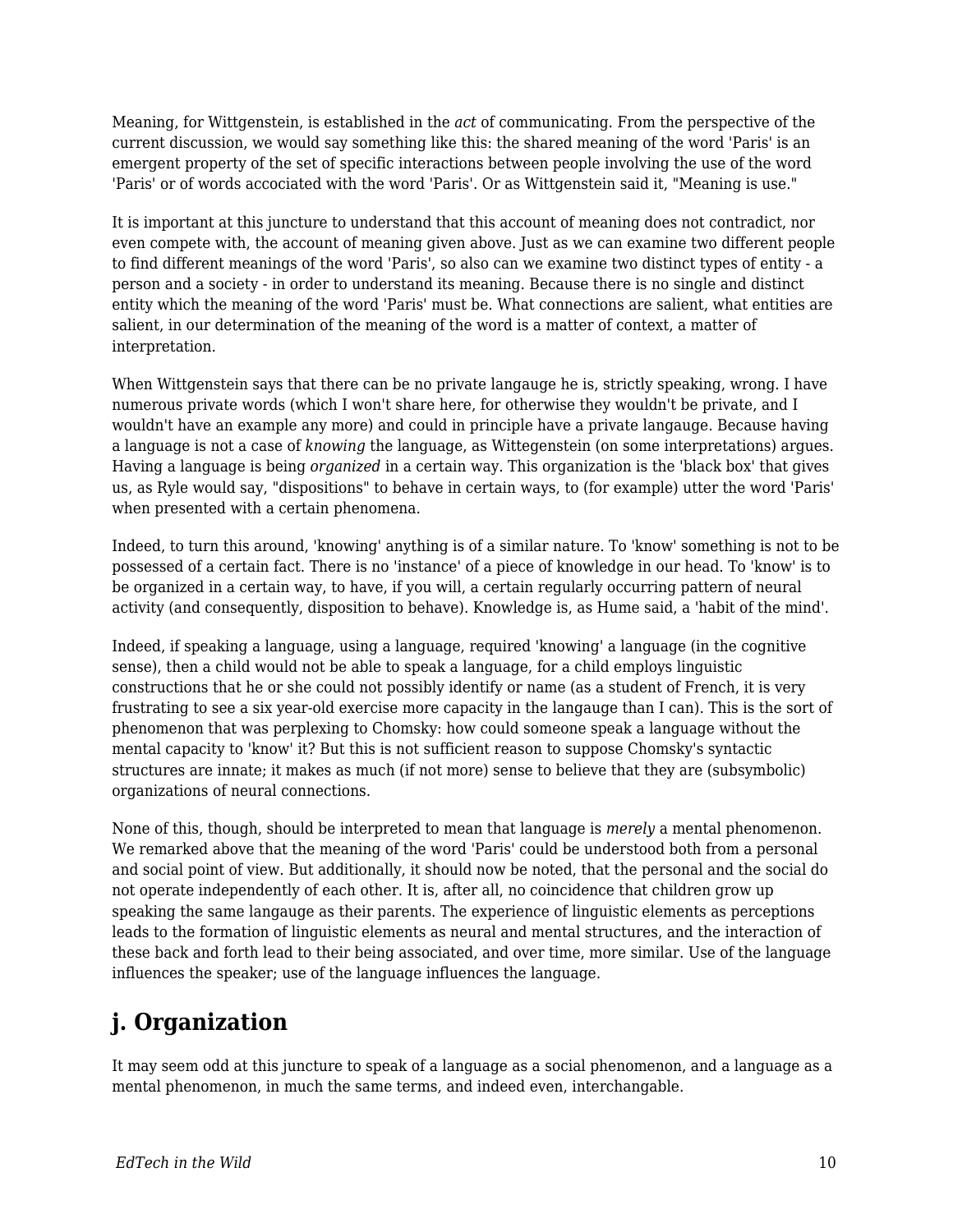But it is not odd, nor even unintuitive, when it is recognized that meaning, both socially and neurally, have the same origin: meaning is an emergent phenomenon, arising from the connections between underlying entities. Socially, the underlying entities are speakers of the language, while mentally, the underlying entities are neurons and sybsymbolic neural structures.

How could these be the same? One might ask. But that's a bit like asking how a neural cell and a popsicle could both be pink. Or a bit like asking how there could at the same time be a thousand neural cells in a layer and a thousand people in a market. What makes language, both social and personal, similar is that both are derived from the same set of principles. And, indeed, it due to their following the same principles that makes language possible at all! If we could not in society replicate the same sort of things that happen in our own minds, there would be no means by which we could communicate at all. Consider rabbits, who have active (though rabbit-like) mental lives: without the capacity to share meaning though networks of organized interaction, they are utterly unable to form a language.

The principles of organized networks of connections have received much attention in recent years, and deservedly so. We understand a great deal about how such networks work and about their properties. Conceptually, they have been studied under the heading of graph theory. Concrete instances of networks have been studied in the words of Watt and Buchanan, among others. Computationally, networks have been the locus of investigation by people like Minsky and Papert, Rumelhart and McClelland. Social networks, and social networking software, have become a minor industry. And, of course, the internet itself has given us a large scale network to study up close and in detail.

Most work (to my observation) has been centered in two major areas: first, the properties of different types of networks (for example, random networks, loosely coupled networks, etc), and secondly, properties of the propogation of information through networks (as instanced in, for example, the 'six degrees' phenomenon). Additionally, though the investigation of dynamic networks, it has been shown how networks can grow naturally, with no intent or design, on the basis of a few very simple principles. Observation of these phenomena have explained such things as power laws, which describe disparate numbers of connections between nodes in the networks, and cascade phenomena, in the process of examining the propagation of ideas and diseases through a society (or through a human body).

Much less has been said about what is probably the most important implication of this work: if a human mind can come to 'know', and if a human mind is, essentially, a network, then any network can come to 'know', and for that matter, so can a society. Just as the meaning of a word can be both personally based and culturally based, so also can knowledge itself be both personally and culturally based. Moreover, because we know that people can learn, we can now also that societies can learn, and conversely, through the study of how a society can learn, we can understand more deeply how a person can learn.

#### **k. Social Knowledge**

Social knowledge is to a society what personal knowledge is to a person. It is a result of the connections between the individual members of society, resident in no single one of them, but rather a property of the society working as a whole. Numerous instances of such connections occur; where certain of those connections become salient, and are frequently activated through use, they are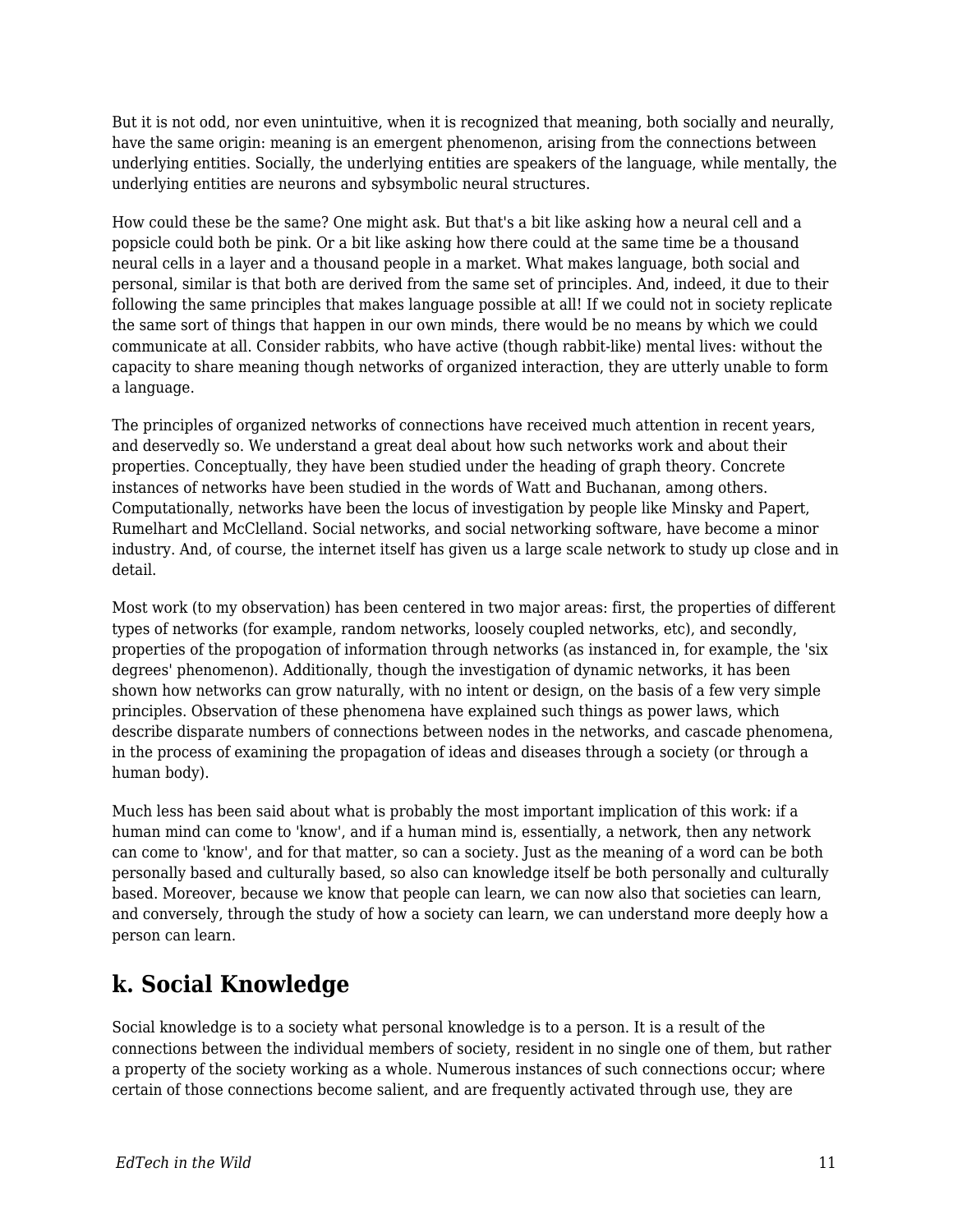recognized as forming a distinct entity, producing a distinct type of knowledge.

As an example, consider the knowledge of 'how to fly a person from England to Canada in a 747'. No single person possesses this knowledge, because it is the result of combining numerous instances of personal knowledge - from how to make tires to how to navigate a 747 to how to execute a landing while keeping the airplane intact. What makes these individual bits of knowledge combine to form an instance of social knowledge is that they are connected; knowing how to land an aircraft depends on, and makes sense, only in the context of knowing how to fly an aircraft, or to build an aircraft.

Though many instances of social knowledge go unobserved and unremarked, numerous examples may be adduced. For example, the knowledge of 'the value of wheat' at a given time is a type of social knowledge; it is the knowledge that results through the connections of millions of wheat buyers and wheat sellers in a marketplace. No individual has a grasp of 'the value of wheat' - they each make decisions to buy or to sell based on their own individual knowledge and needs. It is true that there is a 'market value' of wheat - but again, this is an *interpretation* of that social knowledge - not all instances of wheat-trading are taken into account, only those expressed in financial terms, and not all wheat-traders are considered (the child receiving wheat from her mother, for example).

Smith's 'invisible hand of the marketplace' is but *one* way of looking at particular types of social knowledge, specifically, those that may be expressed quantitatively, and on the basis of quantitative reasoning. Wheat may be valued non-quantitatively - by its taste, for example. Consider how society values chocolate, in comparison. The 'value of wheat', looked at from a connective perspective, is a consideration of the interaction between all statements concerning 'value' and all statements concerning 'wheat', and an interpretation of those statements. That we today express the value of wheat in economic terms says as much about the salience of financial value in today's society as it says about wheat.

Social knowledge has recently attained recognition (and value) under the heading of Surowiecki's 'wisdom of crowds'. But it is worth noting that many of Surowiecki's examples are cases where individual guesses "aggregated and then averaged." While Surowiecki stresses (correctly) the autonomy of those guesses, he does not so stress the equally important fact that those guesses are not independent events - they are connected, in some key way, to each other (for example, the people guessing the temperature of a room have also the property of being in the same room; those estimating the weight of objects all see the same objects, and in trhe same way).

Social knowledge is not *merely* the aggregation and averaging of individual knowledge (as if there could be such a thing - consider how in guessing weights we use a medium, which in electing leaders we use a mode). That is why such aggregation is not necessarily reliable - an aggregation that is considered independently of the connections between entities is like a count that is considered independently of the membership of a set. Consider, for example, counting sheep without worrying about whether what is being counted is a sheep. It can work sometimes - in sheep-filled rooms, for example. But more often, it will mislead.

#### **l. Power Laws and Inequalities**

Much of the work in networks has been on what are called 'scale-free' networks. A scale-free network is (as people like Barabasi have shown) distinct from a random network in that some entities in the network have a much higher degree of connectedness than others. True, in a random network, there will be a certain variance in distribution, but in a scale free network this variance is extreme.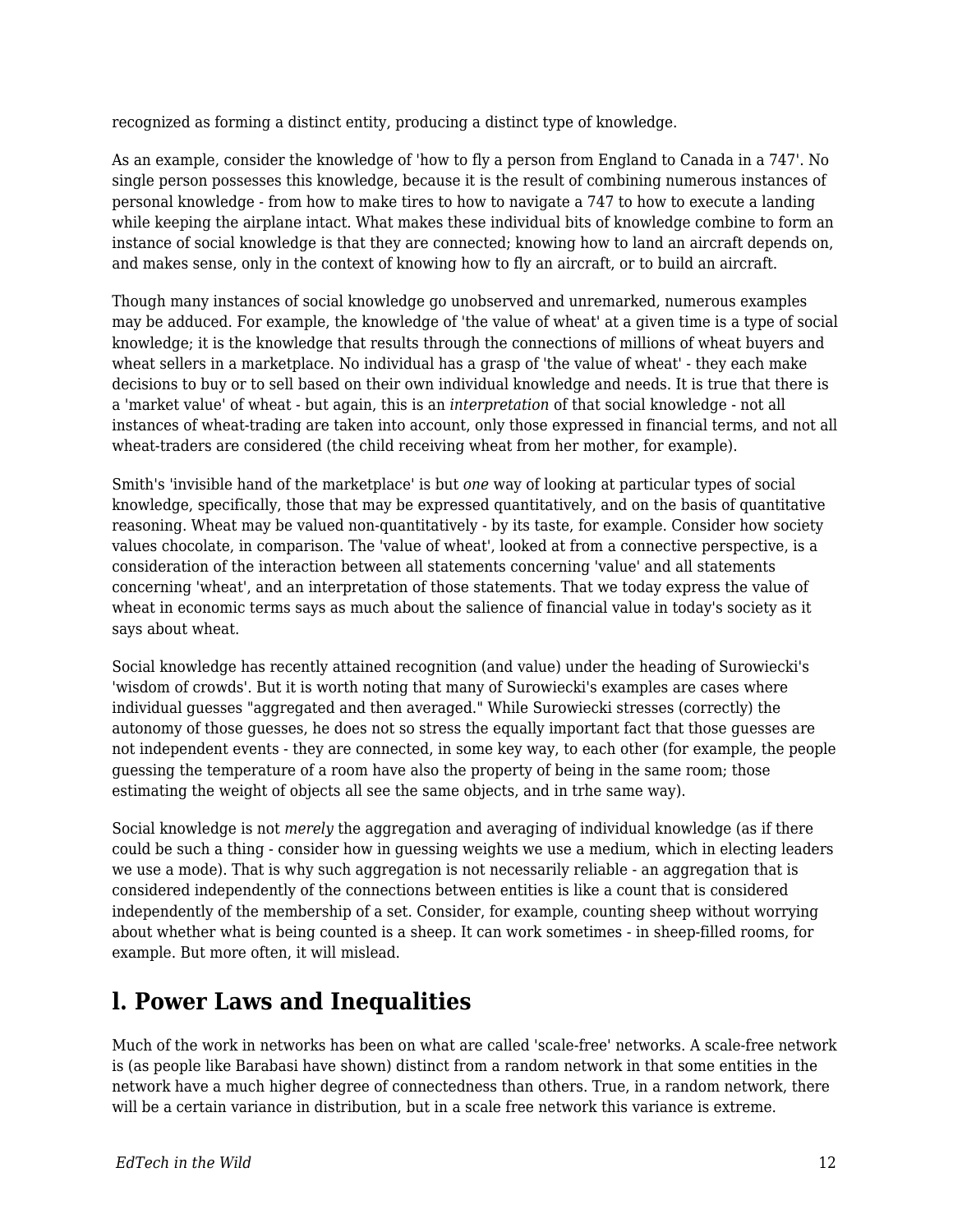Consider, for example, a network like the internet, where some sites, such as Google, have millions of visitors, while other sites have only one or even none.

A scale-free network of this sort forms through a dynamic process where the presence of one entity leads others to connect to it. For example, consider the act of creating links on a web page. In order to create a useful link, it is necessary to connect to a site that already exists. This means that, all other things being equal, a site that was created first will obtain the most links, because it will have been a candidate for linkage for all subsequent websites, while a site that was created last will have the fewest links, because it has never been a candidate for links.

This effect can be magnified when preferential attraction is considered. For when creating a link on a web page, a designer wants not merely to link to a random page, but to a *good* page. But how does one judge what counts as a good page? One way is to look at what other people are linking to. The probability that the first page created will be found is greater than that for any other page, which means that the first page will obtain even more links that it would receive through random chance. With this and similar drivers, some websites obtain millions more links than others.

What's interesting is that though a similar process leads to the formation of scale-free networks in other areas, not in all cases is such an extreme inequality reached. What happens is that in some cases a structural upper limit is reached. Consider, as Barabasi does, the cases of airports and the power grid. Both are developed according to similar principles (airlines want to land flights, for example, where other airlines land flights). And, not unexpectedly, a power-law distribution occurs. But there is an upper limit to the number of aircraft that can land in a single airport, and consequently, a limit to the size of the inequality that can occur.

Various writers (for example Shirkey) write and speak as though the power law were an artifact of nature, something that develops of its own accord. And because it is natural, and because such systems produce knowledge (we will return to this point), it is argued that it would be a mistake to interfere with the network structure. This argument is remarkably similar to the argument posed by the beneficiaries of a similar inequality in financial markets. The rich get richer, benefiting from an inequal allocation of resources, but efforts to change this constitute 'intereference' in a 'natural phenomenon', the invisible hand of the marketplace, intelligently allocating resources and determining priorities.

This may be true, if we think of networks as natural systems. But the absence of limits to the growth in the connectivity of some nodes should alert us that there is something else going on as well. And it is this: the networks we describe, and in some cases build (or through legislation, protect), are *interpretations* of the multifarious connections that exist in an environment or in a society. They depend, essentially, on a *point of view*. And, arguably, the inequalities of links on the web or money in society represent the prevalance of one point of view, or some points of view, over others. But to understand how this could be so, we need to look at networks, not as physical systems, but as semantical constructs, where the organization of links is determined as much by similarity and salience than by raw, epistemologically neutral, forces of nature.

#### **m. Knowledge**

What does it mean, even to say that a sentence has semantical import? To say, similarly, that we 'know' something? As suggested above, most of us remain committed to something like a Tarski semantics: we know something just in case what we know happens to be true. But of course, thi fails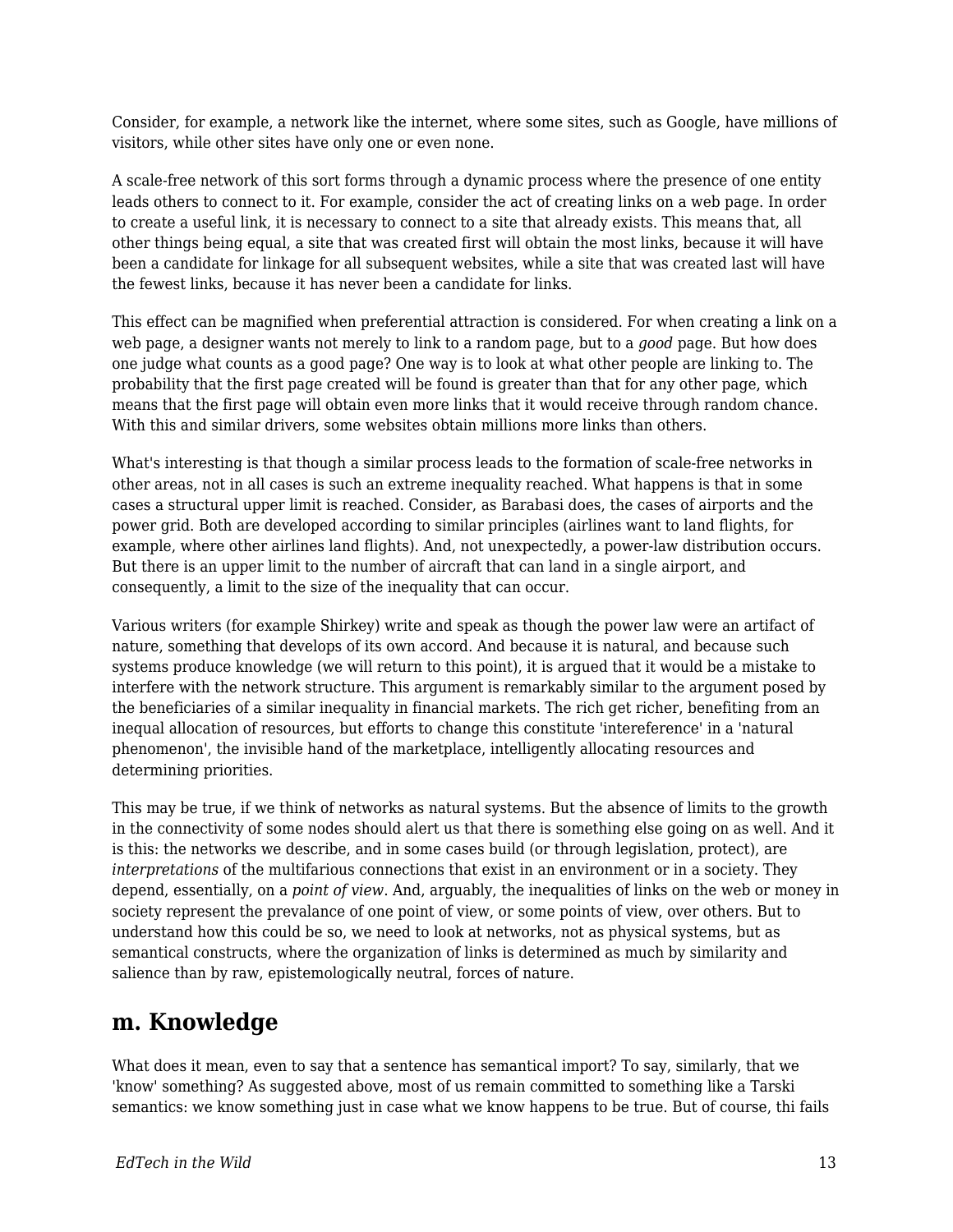to tell the whole story. The knowledge needs to be, in some way, in our mind (or in our society); it needs to be a 'belief'. And (so goes the argument) it needs to be in some way justified, through a process of verification, or at the very least, says Popper, through the absence of falsification.

This view has its difficulties, as the Gettier counterexamples suggest. But (in my view) its most significant difficulties emerge when we try to articulate what it is that we know. Consider, for example, 'snow is white'. Sure, one could check some snow in order to determine that it is white, but only of one first understood what is meant by 'snow' and 'white' (not to mention, as Clinton taught us, 'is'). But as discussed above, that constitutes *the* meaning of, ay, 'snow', is far from clear. there is no such single entity. What it means is a matter of interpretation. So, for example, does enumerating what constitutes instance of snow. Does 'yellow snow' count? Does snow procuded by artificial ice machines count?

The behaviourist response to such dilemmas is to define 'knowing' that snow is white as a disposition to utter the word 'white' when presented with the question, 'what colour is snow'. And while we most certainly employ such tactics in the evaluation of knowledge (measuring responses is, after all, the basis of testing and examinations), it remains unsatisfactory, because we need to know what puts the disposition to say 'white' into a student's mind in the first place. Is it the whiteness of snow? Is it the memorization of the sentence 'snow is white'? Is it a comprehensive understanding of the process of crystalizing H2O?

From the discussion above, it should be clear that on the account being given here, to 'know' that 'snow is white' is to be organized in a certain way (one that is evidenced by uttering 'snow' when asked). To be organized in such a way as to have neural and mental structures corresponding to the words 'snow', 'is' and 'white', where those structures are such that the concept 'snow' is closely associated with (in certain contexts) the concept 'white' (obviously this is a gloss). Knowing that 'snow is white' is therefore being organized in a certain way, but not in any particular way (we couldn't examine one's neural organization and be able to say whether the person knows that snow is white).

This is a very different model of what it means to 'know' - for one thing, because it is beased on organization and connectedness in the brain, the concept of justification and even of belief are nowhere present. What we 'know' is, if you will, a natural development that occurs in the mind, other things being equal, when presented with certain sets of phenomena; present the learner with different phenomena and they will learn different things. Like the Portugese word for 'snow', for example. And whether something counts as 'knowledge' rather than, say, 'belief' or 'speculation', depends less on the state of the world, and more on the strength or degree of connectedness between the entities. To 'know' something is to not be able to not know. It's like finding Waldo, or looking at an abstract image. There may be a time when we don't know where Waldo is, or what the image represents, but once we have an interpretation, it is not possible to look without seeing Waldo, without seeing the image.

No wonder Dreyfus and Dreyfus talk about 'levels' of knowledge, up to and including an almost intuitive 'expert' knowledge. As a particular organization, a particular set of connections, between neural structures is strengthened, as this structure becomes embedded in more and more of our other concepts and other knowledge, it changes its nature, changing from something that needs to be triggered by cue or association (or mental effort) into something that is natural as other things we 'know' deeply, like how to breathe, and how to walk, structures entrenched through years, decades, or successful practice. Contrast this to a cognitivist model of knowledge, where once jutification is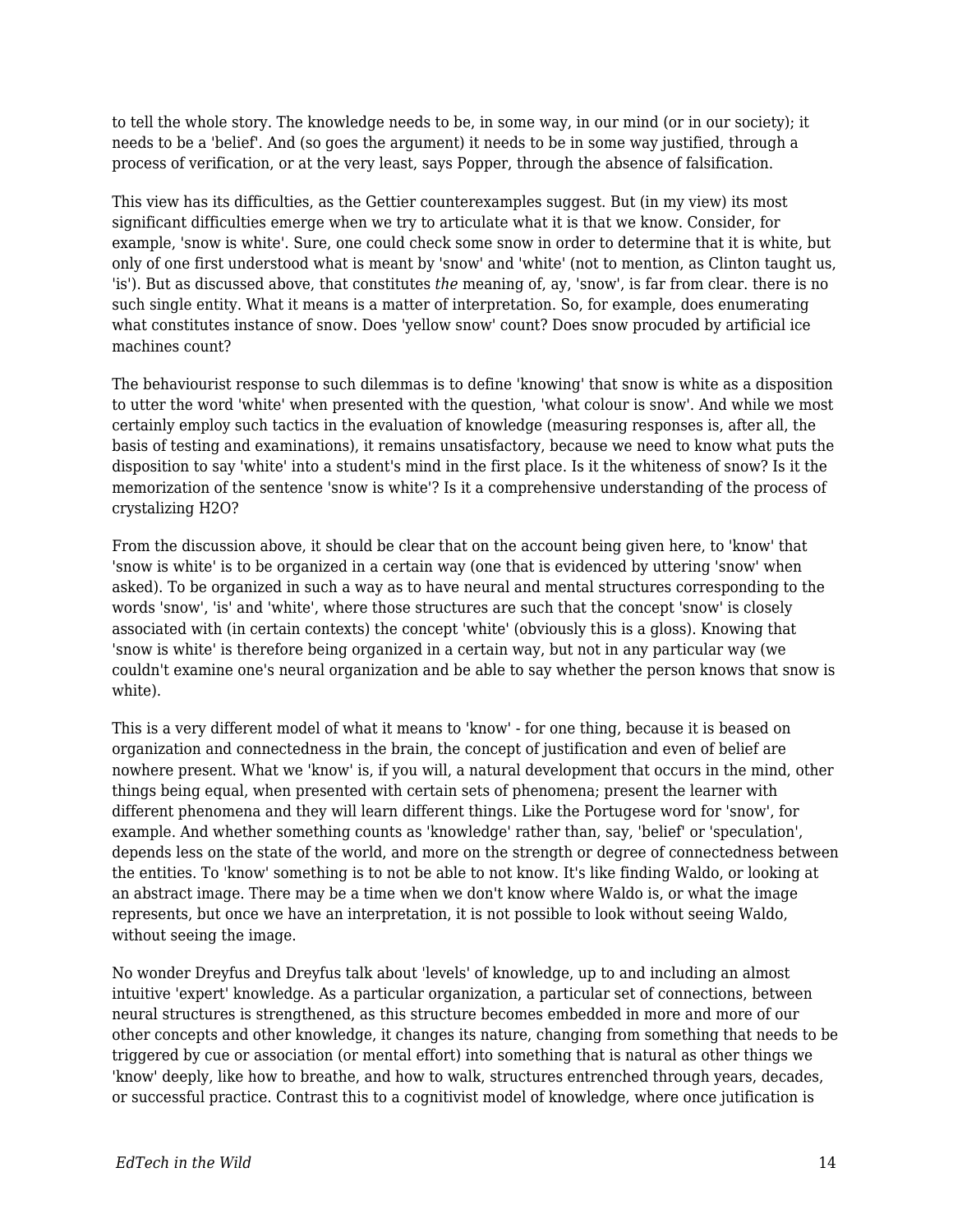presented, something is 'known', and cannot in later life be 'more known'.

There is no 'magic' to obtaining knowledge, no secret short-cut, save for practice and reflection - Hebbian and Boltzman connectivism.

#### **n. Public Knowledge**

'Public knowledge' is the explicit representation of social knowledge in language or some other concrete form. Public knowledge is what most people think of as 'knowledge' *per se*, it is what we attempt to teach our children, it is what is embodied an a canon and passed on to successive generations.

There are things known only by myself (cf again, Wittgenstein's private language argument), such as who I like and why, or where I last stubbed my toe, that society either cannot or has no desire to come to know as a part of social knowledge. Such knowledge, personal knowledge, does not externalize, because there is either no need or no mechanism with which to place it in the public domain.

Knowledge that is, for example, subsymbolic defies communication (it is not imposible to communicate, through a shrug, a sigh, a knowing look). In order for private knowledge to become public knowledge, it must have some means of connecting with everything else that is considered public knowledge - through commonly understood utterances or actions.

But the mere communication of private knowledge in the public domain does not thereby convert it to public knowledge. It must be interpreted as such, recognized as such, in the public domain. In order for this to happen, the set of utterances ('Paris is the capital of France', say) must form a part of of the communications, of the interactions, in the social network as a whole. Then this pattern of communication must in turn be *recognized* by some perceiver (or group of perceivers) as constituting a relevant underlying organization of communication informaing (say) the behaviour of a society as a whole. Merely saying 'Paris is the capital of France' doesn't make it so; many other people must say it, and even then, the mere public utterance doesn;t make it so; it be recognized as a constituent element of the body of knowledge possessed by a society.

It becomes evident that one's demonstration of having acquired 'knowledge' is very different in the case of public knowledge than it is for private knowledge, even when the instance known is the same. Knowing privately that 'Paris is the capital of France' may consist merely of writing the appropriate word on a piece of paper, but knowing the same thing publicly involves a complex of interactions and behaviours, consisting essentially of immersion (becoming a part of, and entity within the organization) in the knowing community, so that utterances of the word 'Paris' reflect, and are seen to reflect, an instance of the (generally recognized fact that) 'Paris is the capital of France'.

Knowing publicly is, as Kuhn said, knowing 'how to solve the problems at the end of the chapter'. It involves being able not only to produce specific behaviours, but in providing evidence of sharing in the same network of associations and meanings as others in the community, sharing a language, methodologies, riverbed assumptions. Failure to personally know something creates only a personal risk - one might travel to Leiges looking for the French parliament instead of to Paris. Failure to know publicly carries a greater risk: that of not being considered to be a part of the knowing community, of being, therefore, excluded from its interactions, and of being misunderstood when attempting to communicate.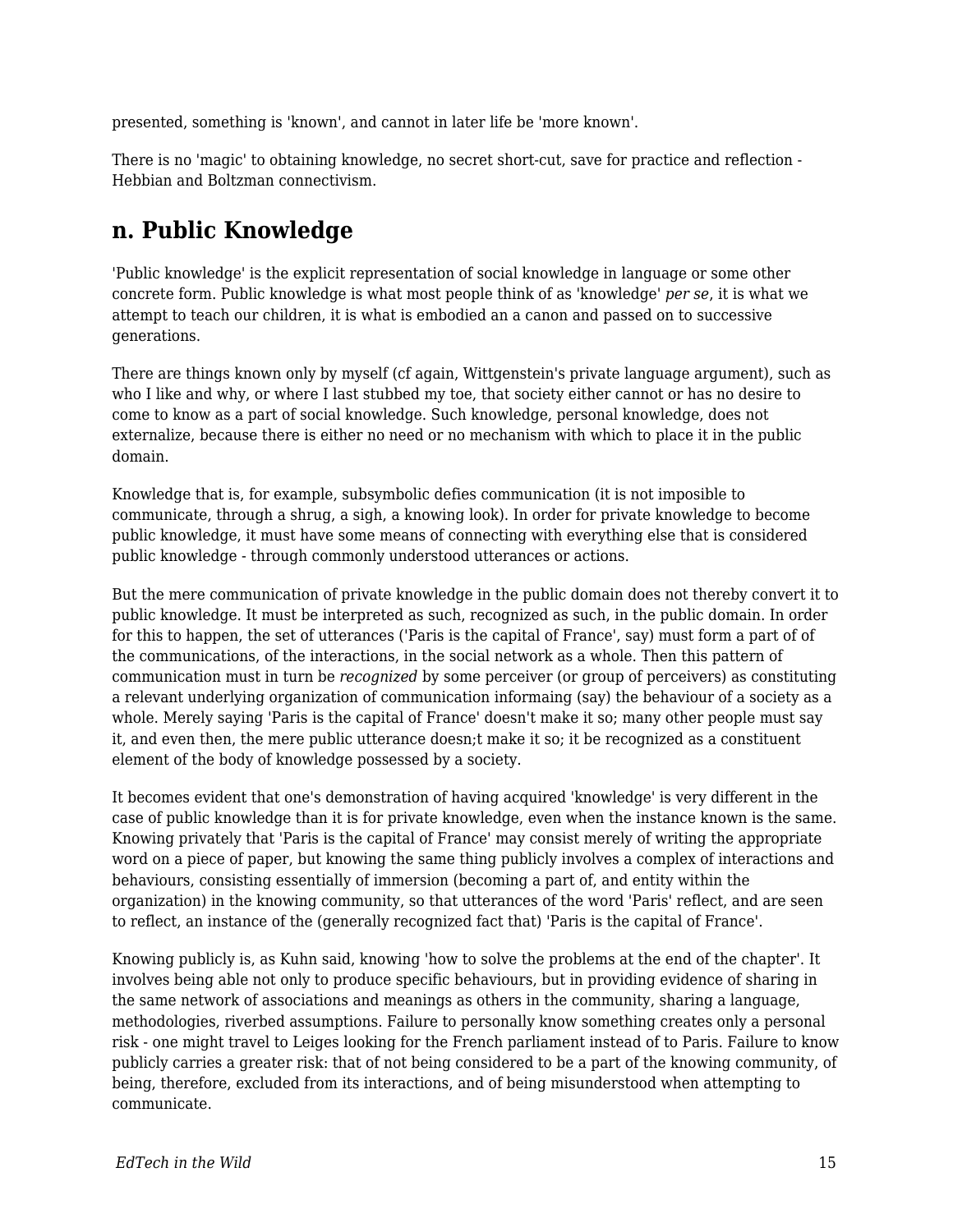This is why writers such as Wenger find such importance in communities of practice, and more, see such involvement as a process of (as he says) personal becoming. Interaction in a community of practice is to a significant degree an alignment of (certain parts of) one's personal knowledge with public knowledge - immersion produces a salience of certain utterances, certain practices, and thus promotes the developement of corresponding (but probably not isomorphic) structures in the mind. It exposes a person to instances of knowledge statements and pratcices which, if they are sufficiently similar to pre-existing organizations of neural and mental structures, increase, through association, their strength and importance. personal knowledge is distinct from public knowledge, but the two go hand in hand, and a person who is considered 'highly learned' is one who has internalized, to an expert degree, a great deal of public knowledge.

#### **o. Knowing**

But on what do we base public knowledge? What is the process of interpretation and recognition by which we, say, accept the theory of gravity and reject stories about flying saucers? What makes some knowledge part of 'social knowldge' and other knowledge (merely?) personal knowledge? Why would a community accept some things as 'known' and not others?

Knowledge is a network phenomenon, to 'know' something is to be organized in a certain way, to exhibit patterns of connectivity. To 'learn' is to acquire certain patterns. This is as true for a community as it is for an individual. But it should be self-evident that mere organization is not the *only* determinate of what constitutes, if you will, 'good' knowledge as opposed to 'bad' (or 'false') knowledge.

Consider public knowledge. People form themselves into communities, develop common language and social bonds, and then proceed to invade Europe, or commit mass suicide, or in an example that poppup up today, [starve themselves to death](http://fraser.typepad.com/edtechuk/2005/12/community.html). Nor is personal knowledge any reliable counterbalance to this. People are as inclined to internalize the dysfunctional as the utile, the self-descructive as the empowering.

These are examples of cascade phenomea. Such phenomena exist in the natural world as well. The sweep of the plague through medieval society, the failure of one hydro plant after another, the bubbles in the stock market. Cascade phenomena occur when some event or property sweeps through the network. Cascade phenomena are in one sense difficult to explain, and in another sense deceptively simple.

The sense in which they are simple to explain is mathematical. If a signal has more than an even chance of being propagated from one entity in the network to the next, and if the network is fully connected, then the signal will eventually propagate to every entity in the network. The speed at which this process occurs is a property of the connectivity of the network. In (certain) random and scale free networks, it takes very few connections to jump from one side of the network to the other. Cascade phenomena sweep through densely connected networks very rapidly.

The sense in which they are hard to explain is related to the question of why they exist at all. Given the destructive nature of cascade phenomena, it would make more sense to leave entities in the network unconnected (much like Newton escaped the plague by isolating himself). Terminating all the connections would prevent cascade phenomena. However, it would also prevent any possibility of human knowledge, any possibility of a knowing society.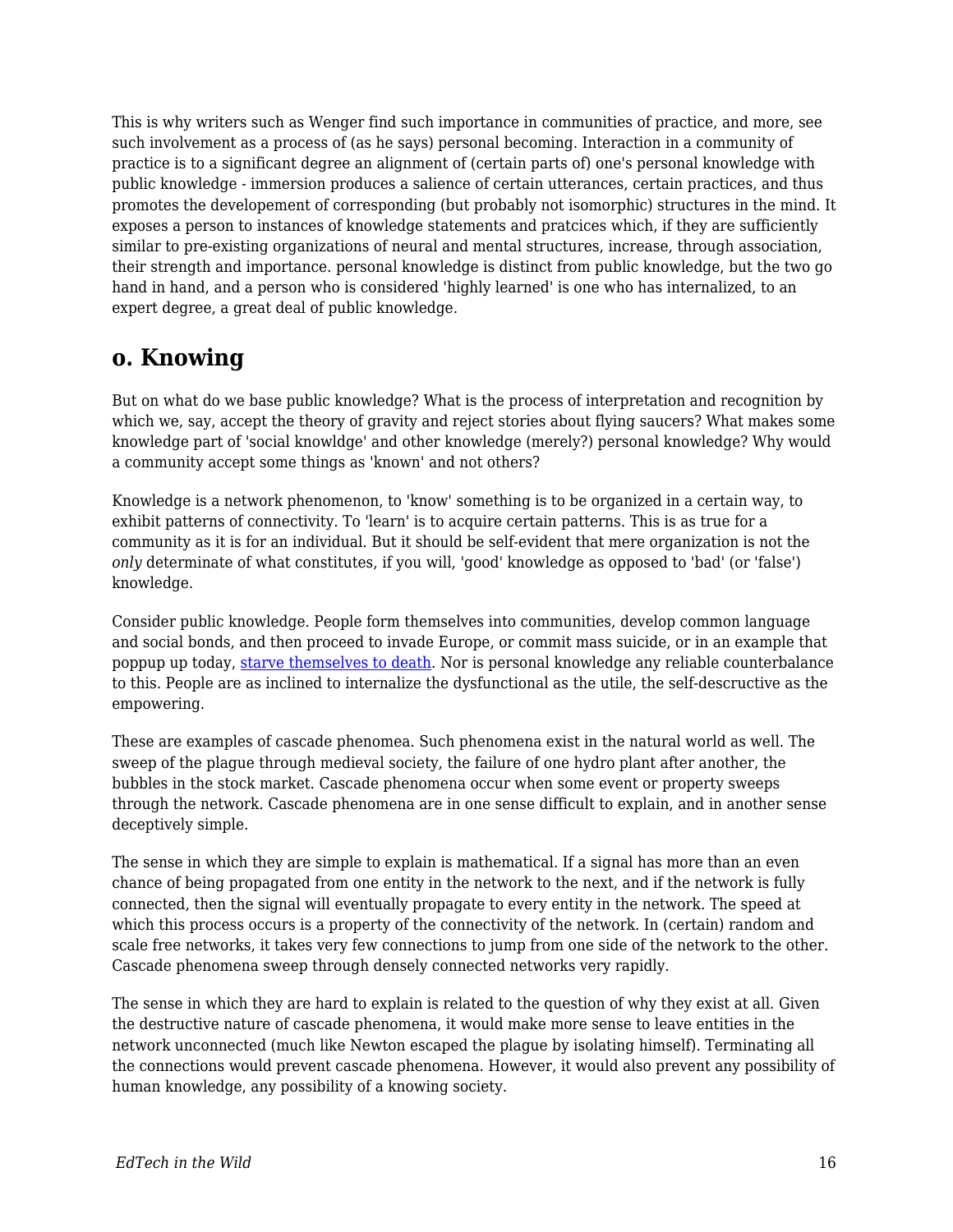#### **p. Structure and Process**

Nothing guarantees truth. It is tempting to suppose that we could easily sure the excesses of cascading communities through a simple application of knowledge obtained through other domains, but in practice we gain no increased certainly or security.

Consider, for example, qualitative knowledge. We are as apt to be misled by the information given by our senses as by any wayward community. Descartes records simple examples, such as miraches, or the bending of a stick in water, to make the point. Today's science can point to much deeper scepticism. Perception itself consists oif selective filtering and interpretation. The mind supplies sensations that are not there. Even a cautiously aware and reflective perceiver can be misled.

Quantitative knowledge, the cathedral of the twentieth century, fares no better. Though errors in counting are rare, it is a fragile a process. *What* we count is as important as how we count, and on this, quantitative reasoning is silent. We can measure grades, but are grades the measure of learning? We can measure economic growth, but is an increase in the circulation of money a measure of progress? We can easily mislead ourselves with statistics, as Huff shows, and in more esoteric realms, such as probability, our intuitions can be exactly wrong.

In the realms of observation and mathematics, we compensate for these weaknesses by recognizing that a single point of view is insufficient; we distribute what constitutes an 'observation' through a process of description and verification. If one person says he saw a zombie, we take such a claim sceptically; if a hundred people say they saw zombies, we take it more seriously, and if a process is described whereby anyone who is interested can see a zombie for themselves, the observation is accepted.

Even then, we demonstrated caution though an explicit recognition that in the process of seeing we are interpreting. An observation of a certain phenomenon may be labled the observation of 'zombies', but we consider alternative explanations. This is aided by ensuring that the observers of the phenomena have different sets of prior experiences, different worldviews, different ways they could interpret the phenomenon. Having every member of a religious sect report seeing zombies is less reliable than having members of different sects, scientists and sceptics report the same thing.

In quantitative reasoning, we take care to ensure that, in our measurements, we are measuring the same thing. Through processes such as double-blind experimentation, we additionally take care to ensure that our expectations do not influence the count. In statistical reasoning, we take care to ensure that we have a sufficiently random and representative sample, in order to ensure that we are measuring one phenomenon, and not a different, unexpected phenomenon. I(n both we employ what Carnap called the requirement of the total evidence: we peer at something from all angles, all viewpoints, and if everybody (or the preponderance of observers) conclude that it's a duck, then it's a duck.

#### **q. Reliable Networks**

Connective knowledge is supported through similar mechanisms. It is important to recognize that a structure of connections is, at its heart, *artificial*, an *interpretation* of any reality there may be, and moreover, that our observations of emergent phenomena themselves as fragile and questionable as observations and measurements - these days, maybe more so, because we do not have a sound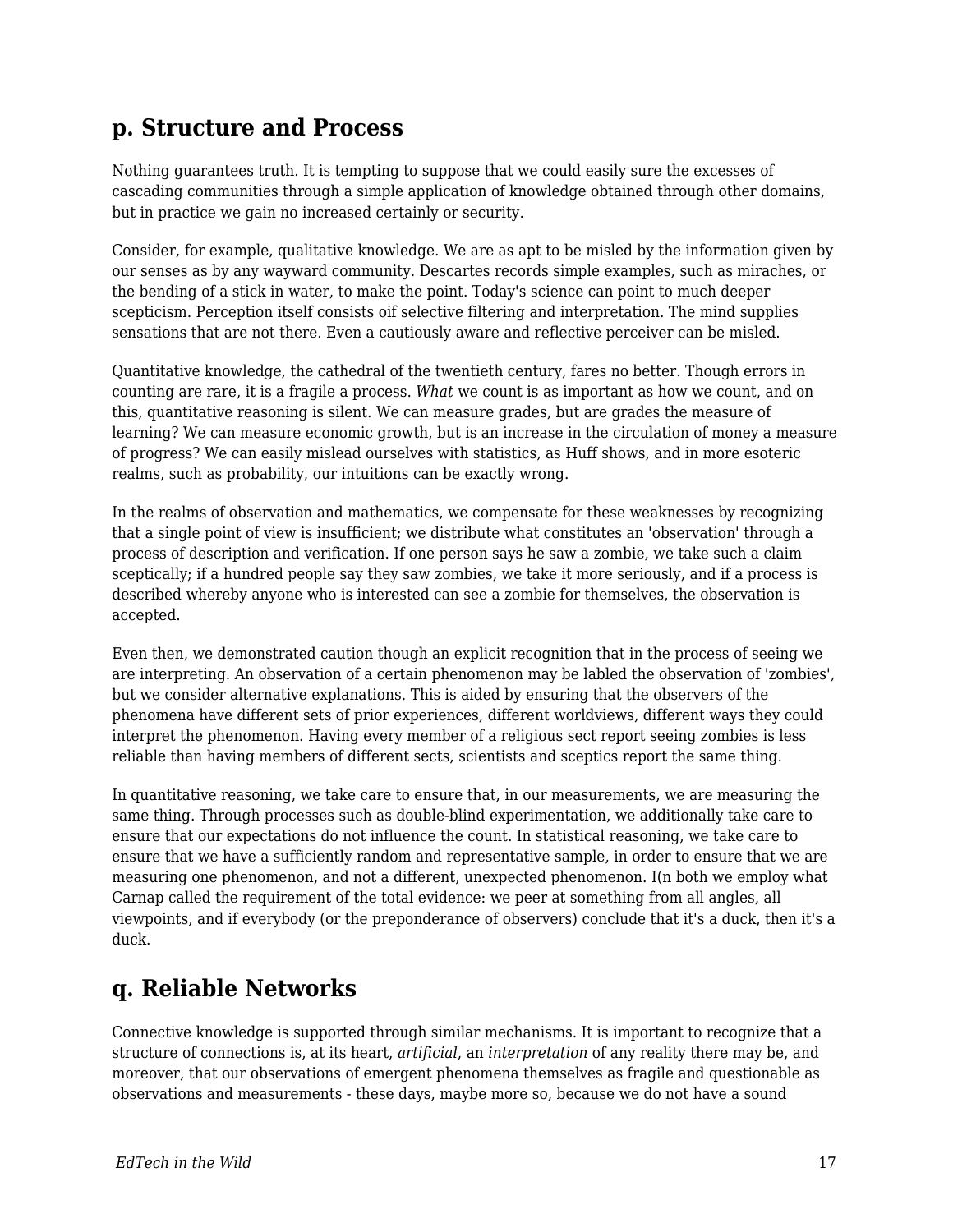science of network semantics.

Where structures of connections (ie., networks) differ from sets of observations or measurements is that there is in principle no external entity to which we can appeal in order to check our understanding. In a networked society, every person is a member of the network, and all things being equal, there is not some other networked society against which we can test our conclusions (prior to the days of global communications, societies did test themselves one against the other, but unfortunately though war and other conflict, a solution that was worse than the problem and which clouded their ability to interpret connections in a rational and dispassionate way).

We have already seen that there are different types of networks - different ways sets of connections between entities can be generated and organized. Where the mechanisms that support knowledge in other realms come into play in the world of networks is that these mechanisms become *properties* of the networks we rely upon to generate and contain knowledge.

In a network, a cascade phenomenon is akin to jumping to a conclusion about an observation. It is, in a sense, a rash and unthinking response to whatever phenomenon prompted it. The mechanisms that push a stock market into a bubble are skin to a person being convinced by looking at the same thing over and over again. A network in the throes of a cascade needs the internal equivalent to a 'second set of eyes' to act as the bearer of sober second thought.

This capacity is crucially dependent on the structure of the network. Just as a network with no connections has no capacity to generate knowledge, a fully connected network has no defense against jumping to conclusions. What is needed is to attain a middle point, where full connectivity is achieved, but where inpulses in the network ebb and flow, where impulses generated by phenomena are checked against not one but a multitide of competing and even contradictory impulses.

This is what the human mind does naturally. It is constructed in such a way that no single inpulse is able to overwhelm the network. A perception must be filtered through layers of intermediate (and (anthropomorphically) sceptical) neurons before forming a part of a concept. For every organization of neurons that achieves an active state, there are countless alternative organizations ready to be activated by the same, or slightly different, phenomena (think of how even a seed of doubt can destabilize your certainty about something).

Knowledge in the mind is not a matter of mere numbers of neurons being activated by a certain phenomenon; it is an ocean of competing and conflicting possible organizations, each ebbing and subsiding with any new input (or even upon reflection). In such a diverse and demanding environment only patterns of organization genuinely successful in some important manner achieve salience, and even fewer become so important we cannot let them go.

#### **r. Network Structure**

It is with these considerations that we return to the consideration of scale-free networks.

As mentioned above, a scale free network is characterised by a small number of entities is numerous connections, and a large number of entities with much fewer connections. It is worth noting that such networks are very tightly connected - in a scale free network a piece of information can reach an entire network very quickly.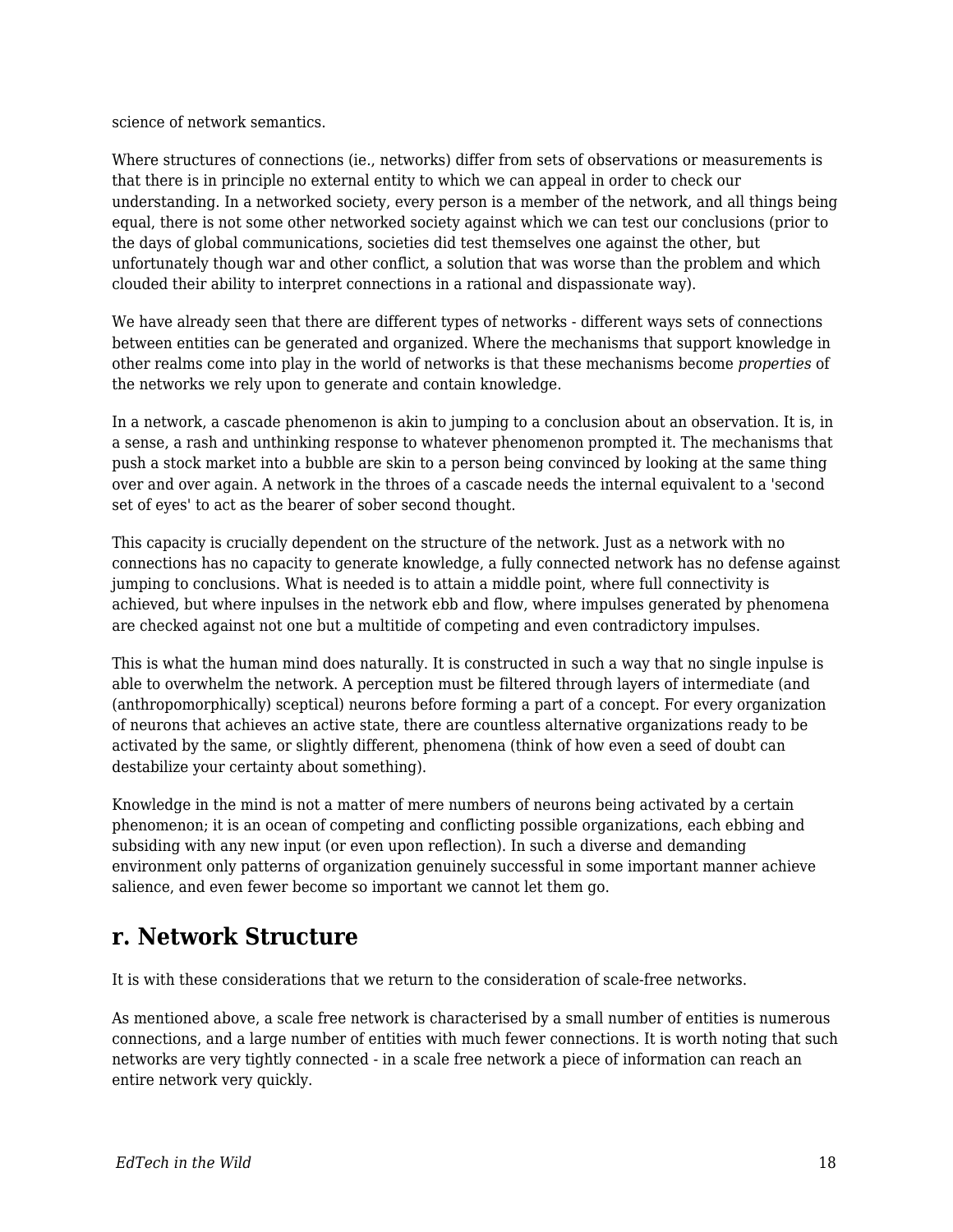While the human brain exhibits some scale-free properties, it is nonetheless not as imbalanced as even things like the economic system or the World Wide Web. Some neurons (or neural clusters) play important and central roles in the brain, but they are not millions of times more connected than most of the others. The brain is densely connected, but the connections are more equitably distributed.

This is no doubt a result of the physical limitations of neurons. But even more importantly, reducing the scale of the inequality between neurons also slows the propoagation of impulses through the brain. It allows sub-organizatuons to develop - the alternative interpretations we can experience when observing a Gestalt phenomenon, for example. Were the structure of human thought to be replicated at the social level, what we would see is essentially a community of communities - the part of us (society) that likes knitting, the part of us that is a hedonist, the part of us that enjoys a good novel.

Networks that exhibit extreme power law distributions are untable. Because, though the mechanism of highly connected nodes, a single impulse can be broadcast and accepted by the entire network all at once, there is no constraint should the impulse prove to be destructive or dysfunctional. The extremes in human social behaviour, wrought on a smaller scale by chieftans and kings, and on a global scale by mass media, should serve as ample evidence of this. With nothing to counteract an irrational impulse, the charateristic of the one becomes the characteristic of the whole, and the society spirals into self-destruction.

Chieftans, kings and broadcast media are inventions. They are ways we represent, in physical form, the set of connections we perceive to be extant in a society. But as interpretations of a complex set of connections, they are subject to individual points of view, prior conceptions and prejudice. As Rousseau observed, when the mechanisms of the whole are put into the hands of the few, the very nature of the whole is interpreted in such a way as to serve the needs of the few.

In order therefore to successfully counterbalance the tendency toward a cascade phenomenon in the realm of public knowledge, the excesses made possible by an unrefrained scale-free network need to be counterbalanced through either one of two mechanisms: either a reduction in the number of connections afforded by the very few, or an increase in the denisity of the local network for individual entities. Either of these approaches may be characterized under the same heading: the fostering of diversity.

For, indeed, the mechansism for attaining the reliability of connective knowledge is fundamentally the same as that of attaining reliability in other areas; the promotion of diversity, through the empowering of individual entities, and the reduction in the influence of well-connected entities, is essentially a way of creating extra sets of eyes within the network.

#### **s. Truth**

Recently a series of discussions took place regarding the relative 'truth' of entries in Wikipedia, a collection of articles created through a process of collective authoring, and Encyclopedia Britannia, a collection of articles about similar topics written by a series of experts.

Such discussions are difficult to resolve because, as we have seen, what constitutes the 'truth' of the matter is very much a matter of interpretation. Truth, as commonly conceived, is said to be based on facts (and mediated through 'truth-preserving' inference), but if even the simplest observation depends to a great degree on interpretation, then the foundation of truth itself is equally suspect.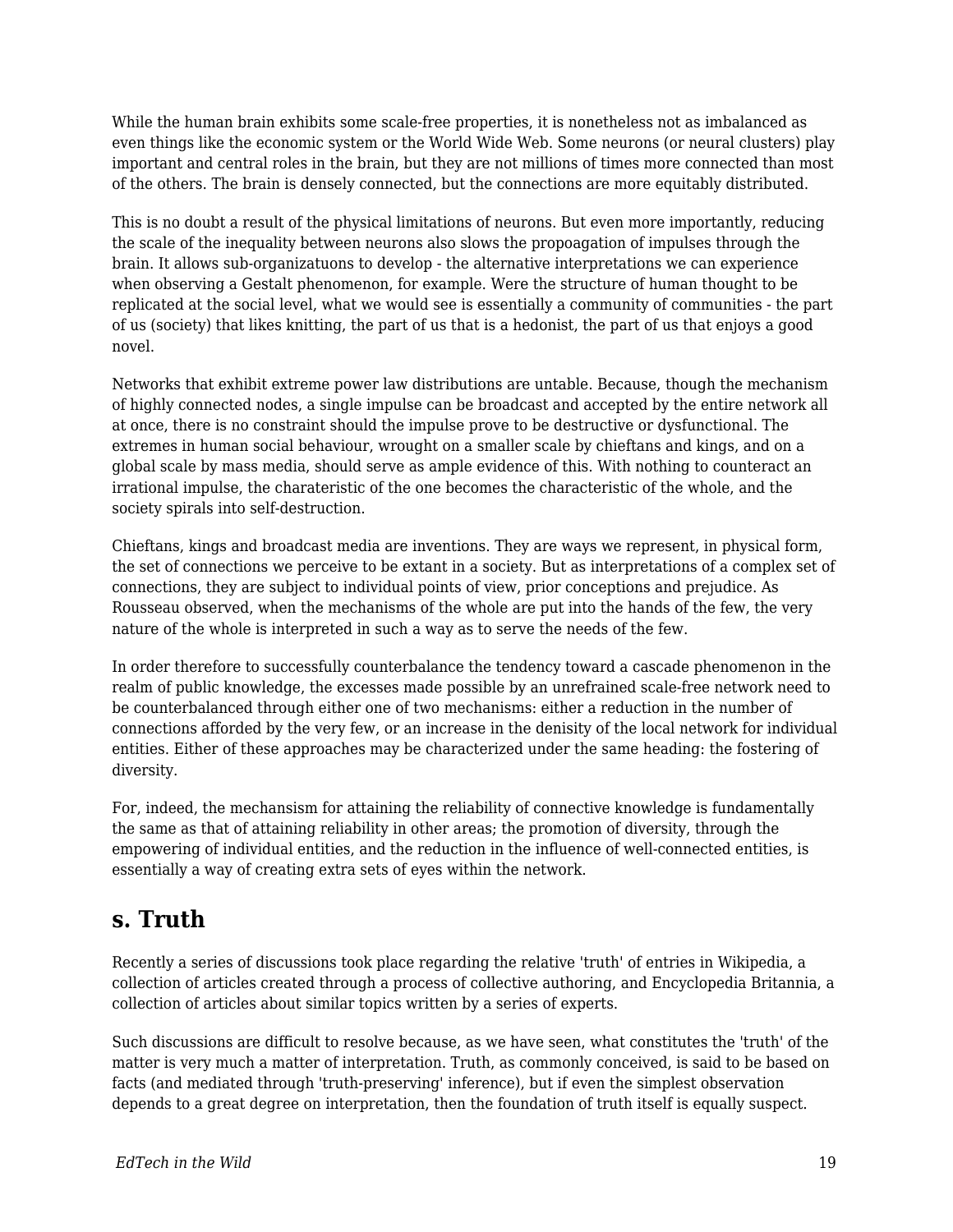And yet this post-modernist attitude to knowledge is difficult to reconcile with our intuitions. We do rely on facts, there is knowledge, and what counts as knowledge has the virtue of being true. And when a body of work such as Wikipedia is examined, some statements are regarded as, and universally aknowledged to be, true, while others (happily a much smaller set) are found to be 'not true'. This, indeed, was the basis on which the Nature comparison of the two encyclopedias was based.

What distinguishes Wikipedia from Britannica is not so much the account of truth it embraces as the process through which it arrives at truth. Wikipedia, much more so than Britannica, represents an instance of connective knowledge - it is an attempt to capture, as public knowledge, what can be observed via the interactions of numerous instances of private knowledge.

It should be clear and obvious at the outset that this is not some process whereby individual points of view are aggregated and averaged - such mechanisms are more evident in entities such as Google and Technorati and Digg. Rather, Wikipedia, through iterations of successive editing, captures the output of *interactions* between instances of private knowledge. The majority, typically, does not rule on Wkipedia; what matters is what is produced through the interaction.

In the case of Britannica, the same is the case. The authors, as experts, are typically those immersed in a knowledge community, who have in turn internatized the knowledge (both social and public) possessed by that community. The expert serves as a dedicated *interpreter* of that knowledge, an interpretation that is additionally subject to subsequent interactions with proof-readers and editors.

*A priori*, each approach has an equally plausible claim to being an effective (and reliable) generator of knowledge, which raises the question of how we will resolve the truth of the matter when (inevitably) there exists a point at which one encyclopedia says a statement is true and the other says the opposite.

Truth, in such a case, will come to depend not so much on the facts of the matter, but rather, through an examination of the process through which various types of knowledge are accumulated and interpreted. Just as the reliability of an observation report depends on how the observation is made, so to will the proclamations of connected communities of knowers.

#### **t. Knowing Networks**

Arguably, the following criteria will determine the difference:

First, diversity. Did the process involve the widest possible spectrum of points of view? Did people who interpret the matter one way, and from one set of background assumptions, interact with with people who approach the matter from a different perspective?

Second, and related, autonomy. Were the individual knowers contributing to the interaction of their own accord, according to their own knowledge, values and decisions, or were they acting at the behest of some external agency seeking to magnify a certain point of view through quantity rather than reason and reflection?

Third, interactivity. Is the knowledge being producted the product of an interaction between the members, or is it a (mere) aggregation of the members' perspectives? A *different* type of knowledge is produced one way as opposed to the other. Just as the human mind does not determine what is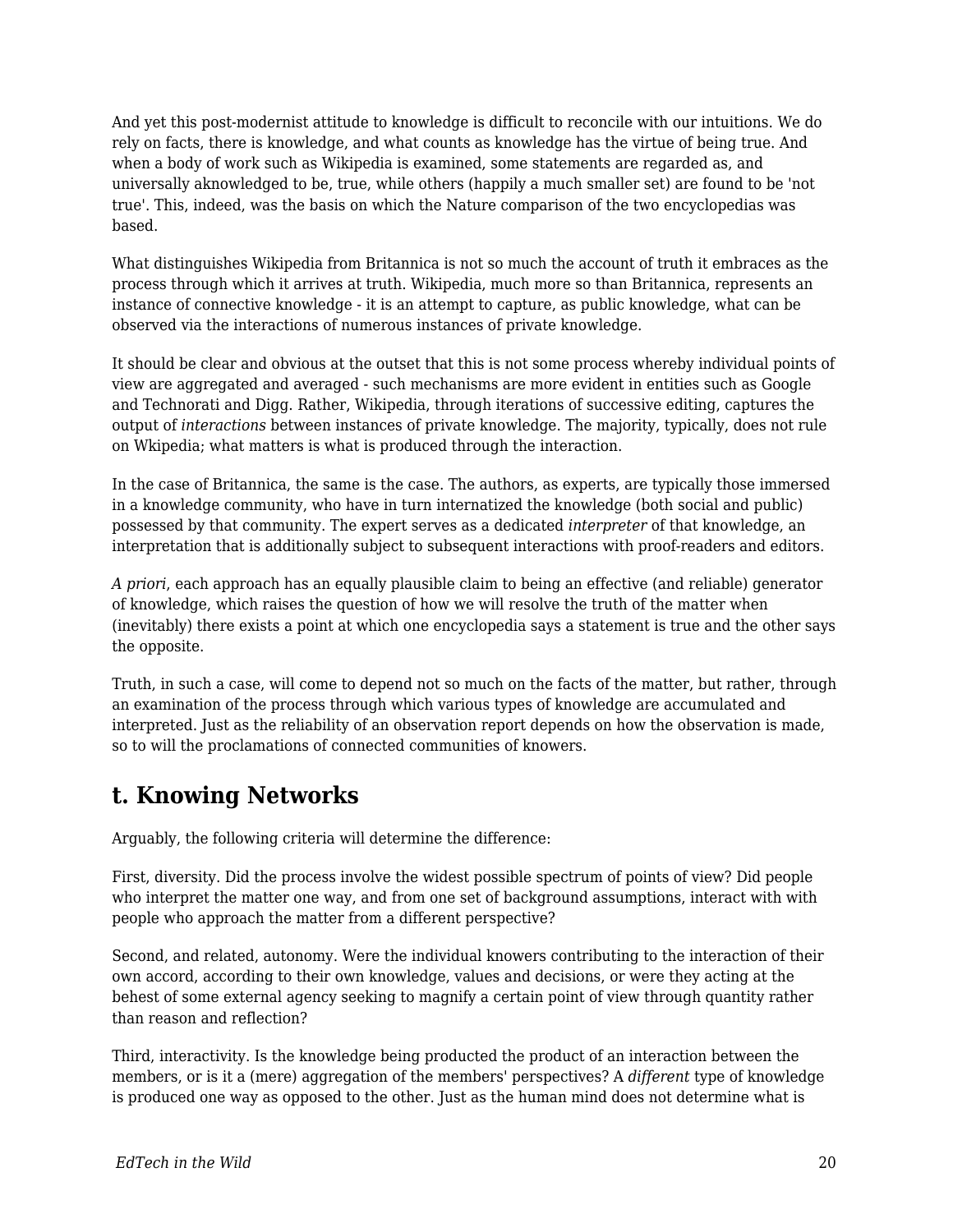seen in front of it by merely counting pixels, nor either does a process intended to create public knowledge.

Fourth, and again related, openness. Is there a mechanism that allows a given perspective to be entered into the system, to be heard and interacted with by others?

It is based on these criteria that we arrive at an account of a knowing network. The scale-free networks contemplated above constitute instances in which these criteria are violated: by concentrating the flow of knowledge through central and highly connected nodes, they reduce diversity and reduce interactivity. Even where such networks are open and allow autonomy (and they are often not), the members of such networks are constrained: only certain perspectives are presented to them for consideration, and only certain perspectives will be passed to the remainder of the network (namely, in both cases, the perspectives of those occupying the highly connected nodes).

Even where such networks are open and allow autonomy (and they are often not), the members of such networks are constrained: only certain perspectives are presented to them for consideration, and only certain perspectives will be passed to the remainder of the network (namely, in both cases, the perspectives of those occupying the highly connected nodes).

#### **u. Remnants**

This new knowledge is not inherently any more reliable than the old. A community that limits its diversity, that becomes closed, is as liable to err as a person who refuses to look around, refuses to take measure. A person, exposed only to limited points of view, with limited opportunities to interact, will be similarly bereft of insight.

It is, after all, a form of knowledge we have had all along, just as we have always have qualities, always had quantities.

Connective knowledge is no magic pill, no simple route to reliability. As the examples mentioned above (part o) demonstrate, a knowledge-forming community can be easily misled or deluded, just as as a person can suffer from delusions and misunderstandings.

Indeed, if anything, the sort of knowledge described here is perhaps even more liable to error, because it is so much more clearly dependent on interpretation. Knowledge derived from a pattern may be formed from a partial pattern; the perceiving mind fills in the gaps of perception. From these gaps spring the seeds of error.

Moreover, as we enter the connected age, we live with remnants of the previous eras, years when connectivity in society was limited, control over perspective maintained by the beneficiaries of scalefree communications networks. History is replete with examples of the mind of one man, or one group in power, distorting the mechanisms of media to their own ends.

The examples range from very large to very small, from the rise of totalitarianism to the propagation of genocide to gender sterotypes, mass media marketing, and propaganda. Practitioners vary from dictators to slave owners to misogynists. The history of repression walks hand in hand with the history of the distortion of connective knowledge.

The purpose of this paper is not to provide truth, but to point the way toward the correction of these